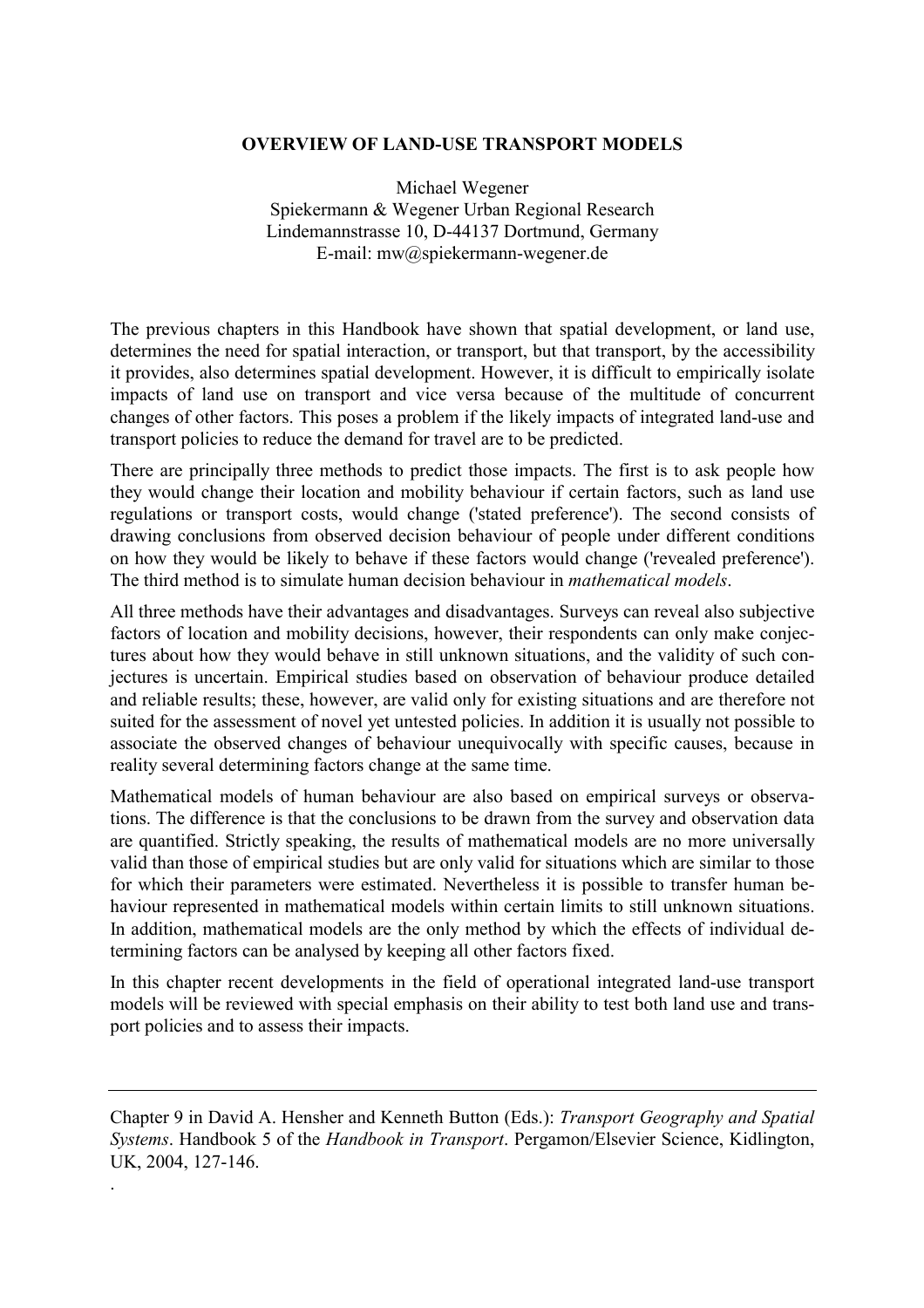## **EXISTING URBAN LAND-USE TRANSPORT MODELS**

The models reviewed here are integrated, i.e. incorporate the most essential processes of spatial development in urban regions. This implies that they forecast urban land use, where land use denotes a range of land uses such as residential, industrial and commercial. This excludes partial models addressing only one subsystem such as housing or retail. It is essential that the links from transport to land use are considered; transport itself may be modelled either endogenously or by an exogenous transport model. The models are operational in the sense that they have been implemented, calibrated and used for policy analysis for at least one metropolitan region.

The number of real-world applications of models falling under the above definition has increased steadily over the last two decades. There has been a continuous reflection of purpose, direction and theoretical basis of land-use transport modelling as witnessed by volumes edited by Hutchinson et al. (1985); Hutchinson and Batty (1986), Webster et al. (1988) and Webster and Paulley (1990) and by reviews by Harris (1985), Mackett (1985a), Wegener (1986b, 1987), Kain (1987), Boyce (1988), Berechman and Small (1988), Aoyama (1989), and Batty (1994), Harris (1994), Southworth (1995), Wilson (1997), Wegener (1994, 1995, 1998a), Wegener and Fürst (1999) and EPA (2000).

To assess the current state of the art in urban modelling, in this section first a framework for the classification and evaluation of urban models is established.

## **Urban Change Processes**

*.*

For the evaluation of operational urban models, the urban change processes to be modelled are identified. Eight types of major urban subsystem are distinguished. They are ordered by the speed by which they change, from slow to fast processes:

- *Very slow change: networks, land use*. Urban transport, communications and utility *networks* are the most permanent elements of the physical structure of cities. Large infrastructure projects require a decade or more, and once in place, are rarely abandoned. The *land use* distribution is equally stable; it changes only incrementally.
- *Slow changes: workplaces, housing.* Buildings have a life-span of up to one hundred years and take several years from planning to completion. *Workplaces* (non-residential buildings) such as factories, warehouses, shopping centres or offices, theatres or universities exist much longer than the firms or institutions that occupy them, just as *housing* exists longer than the households that live in it.
- *Fast change: employment, population*. Firms are established or closed down, expanded or relocated; this creates new jobs or makes workers redundant and so affects *employment*. Households are created, grow or decline and eventually are dissolved, and in each stage in their life cycle adjust their location and motorisation to their changing needs; this determines the distribution of *population* and *car ownership*.
- *Immediate change: goods transport, travel*. The location of human activities in space gives rise to a demand for spatial interaction in the form of *goods transport* and *travel*. These interactions are the most flexible phenomena of spatial urban development; they can adjust in minutes or hours to changes in congestion or fluctuations in demand, though in reality adjustment may be retarded by habits, obligations or subscriptions.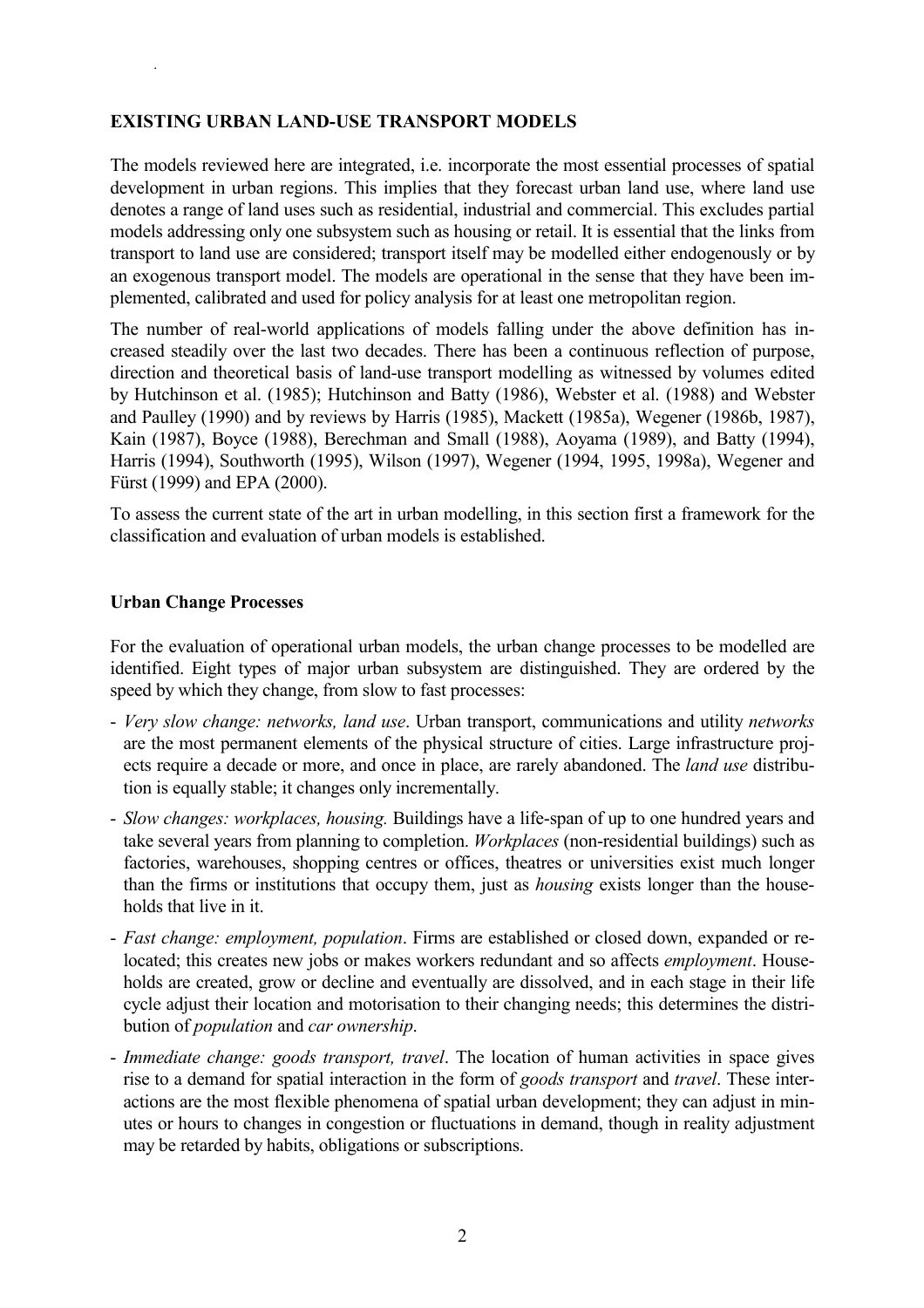There is a ninth subsystem, the *urban environment*. Its temporal behaviour is more complex. The direct impacts of human activities, such as transport noise and air pollution are immediate; other effects such as water or soil contamination build up incrementally over time, and still others such as long-term climate effects are so slow that they are hardly observable. All other eight subsystems affect the environment by energy and space consumption, air pollution and noise emission, whereas only locational choices of housing investors and households, firms and workers are co-determined by environmental quality, or lack of it. All nine subsystems are partly marketdriven and partly subject to policy regulation.

In the 1950s first efforts were made in the USA to study the interrelationship between transport and the spatial development of cities systematically. Hansen (1959) demonstrated for Washington, DC that locations with good accessibility had a higher chance of being developed, and at a higher density, than remote locations ("How accessibility shapes land use"). The recognition that trip and location decisions co-determine each other and that therefore transport and land use planning needed to be co-ordinated, quickly spread among American planners, and the 'land-use transport feedback cycle' became a commonplace in the American planning literature. The set of relationships implied by this term can be briefly summarised as follows (see Figure 1):



*Figure 1. The 'land-use transport feedback cycle'.*

- The distribution of *land uses*, such as residential, industrial or commercial, over the urban area determines the locations of human *activities* such as living, working, shopping, education or leisure.
- The distribution of human *activities* in space requires spatial interactions or trips in the *transport system* to overcome the distance between the locations of activities.
- The distribution of infrastructure in the *transport system* creates opportunities for spatial interactions and can be measured as *accessibility*.
- The distribution of *accessibility* in space co-determines location decisions and so results in changes of the *land use* system.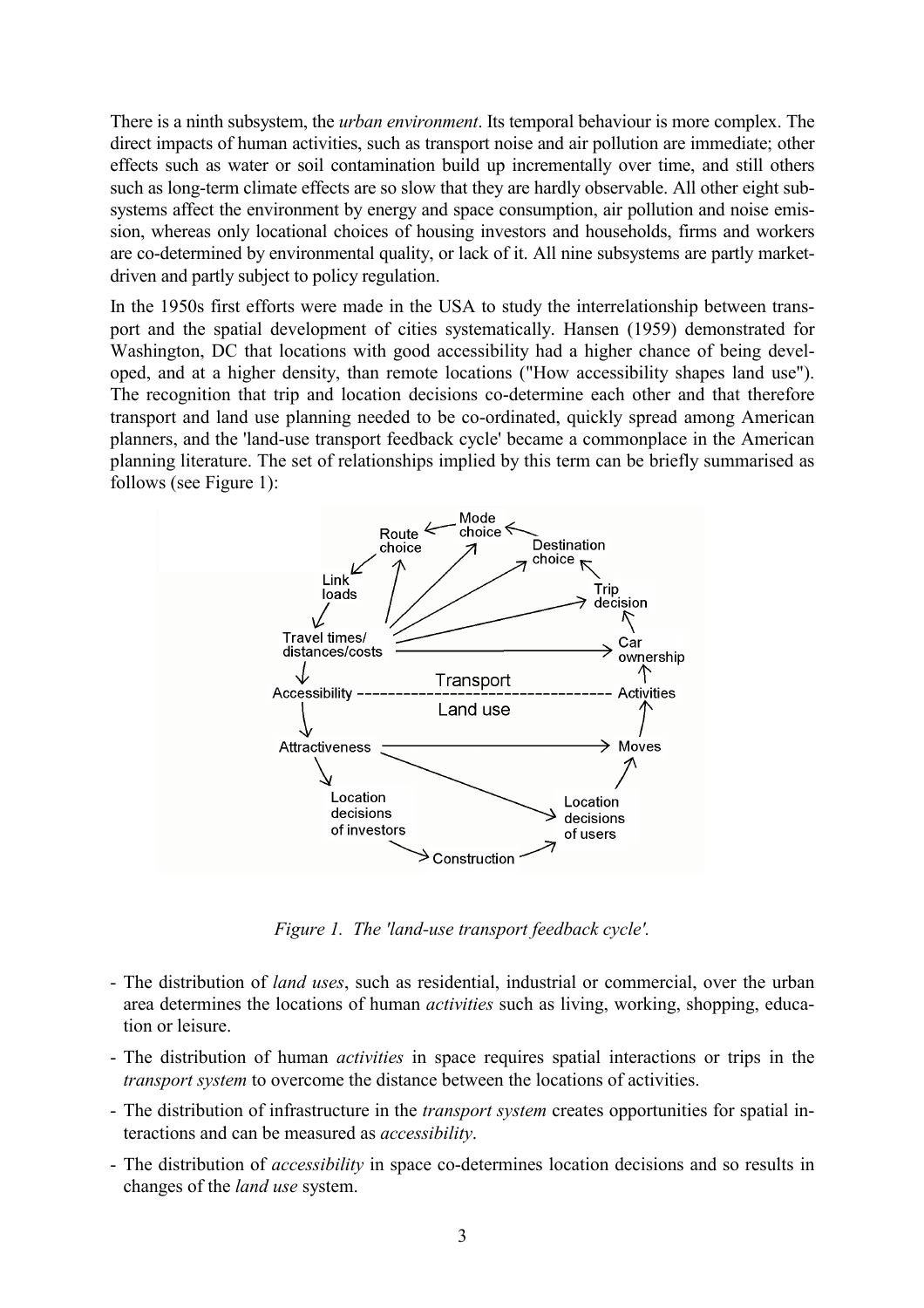This simple explanation pattern is used in many engineering-based and human-geography derived urban development theories (see chapters by Haynes and Thisse).

Lowry's (1964) *Model of Metropolis* was the first attempt to implement the urban land-use transport feedback cycle in an operational model. The Lowry model essentially consists of a residential location model and a service and retail employment location model nested into each other (see chapter by Horowitz and Putman). The Lowry model stimulated a large number of increasingly complex modelling approaches, such as the work by Goldner (1971), Echenique (Geraldes et al., 1978), Putman (1983, 1991) and Mackett (1983). Boyce et al. (1981) developed combined equilibrium models of residential location, mode and route choice. From these pioneering efforts, a wide range of different approaches to model urban land use and transport have evolved. The following section provides an overview.

## **Twenty Urban Models.**

*.*

For this overview, twenty contemporary urban land-use transport models were selected for a comparative review. The twenty models represent the current state of the art of urban modelling – though it cannot be excluded that promising new approaches in this rapidly moving field were overlooked.

| <b>BOYCE</b>    | the combined models of location and travel choice developed by Boyce (Boyce et<br>al. 1983, 1985; Boyce and Mattsson, 1991; Boyce et al. 1992);                                                                                                                   |
|-----------------|-------------------------------------------------------------------------------------------------------------------------------------------------------------------------------------------------------------------------------------------------------------------|
| <b>CUFM</b>     | the California Urban Futures Model developed at the University of California at<br>Berkeley (Landis 1992, 1993, 1994; Landis and Zhang, 1998a, 1998b);                                                                                                            |
| <b>DELTA</b>    | the land-use/economic modelling package by Davids Simmonds Consultancy,<br>Cambridge, UK (Simmonds and Still, 1998; Simmonds, 2001);                                                                                                                              |
| <b>ILUTE</b>    | the Integrated Land Use, Transportation, Environment modelling system under<br>development at several Canadian universities (Miller and Salvini, 2001);                                                                                                           |
| <b>IMREL</b>    | the Integrated Model of Residential and Employment Location developed at the<br>Royal Institute of Technology, Stockholm by Anderstig and Mattsson (1991,<br>1998);                                                                                               |
| <b>IRPUD</b>    | the model of the Dortmund region developed at the University of Dortmund<br>(Wegener, 1982a, 1982b, 1985, 1986a; Wegener et al. 1991; Wegener, 1996,<br>$1998b$ ;                                                                                                 |
| <b>ITLUP</b>    | the Integrated Transportation and Land Use Package by Putman (1983, 1991,<br>1998) consisting of the residential location model DRAM and the employment<br>model EMPAL;                                                                                           |
| <b>KIM</b>      | the non-linear urban equilibrium model developed at the University of Illinois at<br>Urbana by Kim (1989) and Rho and Kim (1989);                                                                                                                                 |
| <b>LILT</b>     | the Leeds Integrated Land-Use/Transport model developed at the University of<br>Leeds by Mackett (1983, 1990c, 1991a, 1991b);                                                                                                                                     |
| <b>MEPLAN</b>   | the integrated modelling package developed by Marcial Echenique & Partners<br>(Echenique et al., 1969; Echenique and Williams, 1980; Echenique, 1985;<br>Echenique et al., 1990; Hunt and Echenique, 1993; Hunt and Simmonds, 1993,<br>Williams 1994; Hunt 1994); |
| <b>METROSIM</b> | the microeconomic land-use and transport model developed for the New York<br>Metropolitan Area by Anas (1992, 1994, 1998);                                                                                                                                        |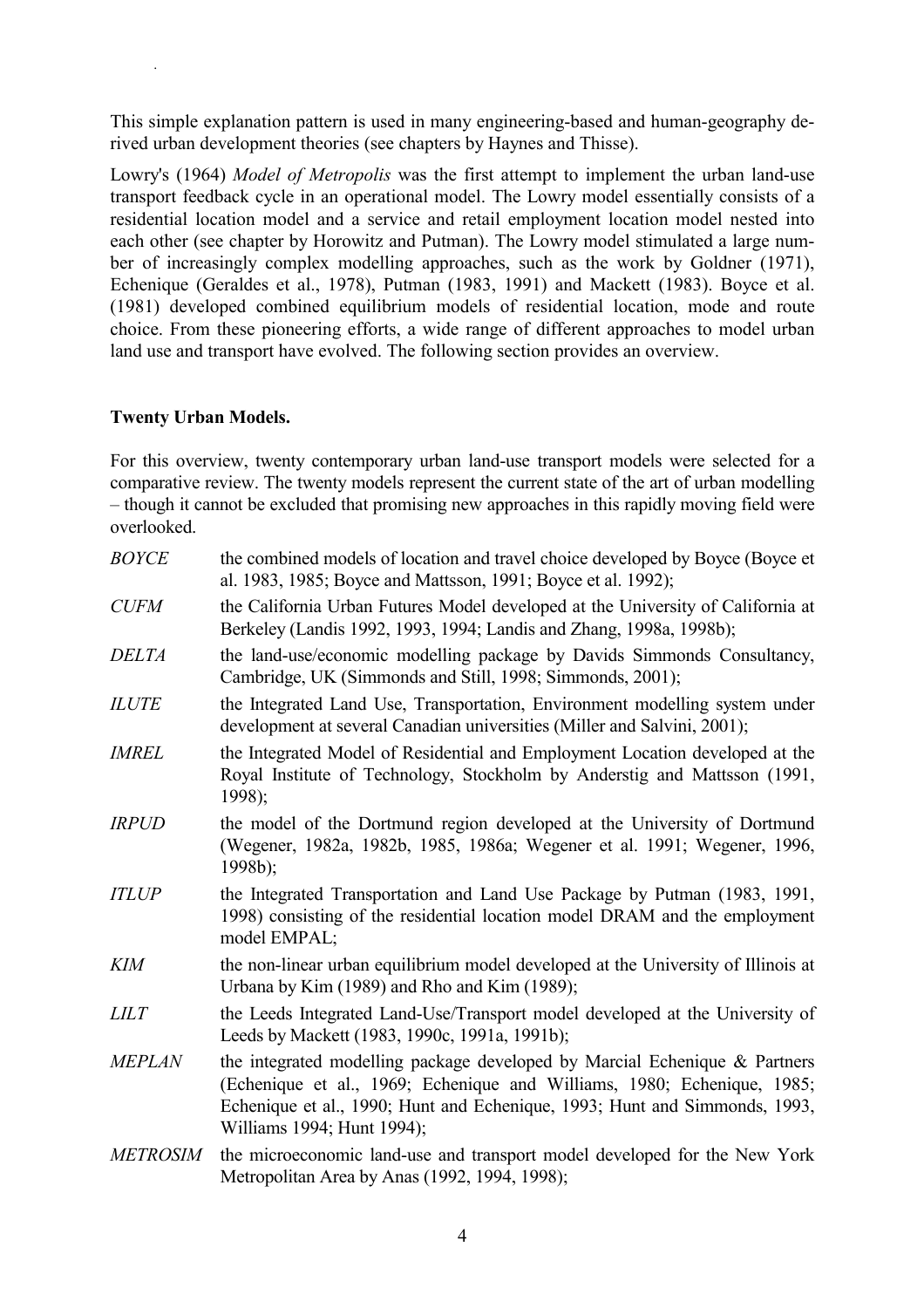| <b>MUSSA</b>    | the '5-Stage Land-Use Transport Model' developed for Santiago de Chile by<br>Martinez (1991, 1992a, 1992b; Martinez and Donoso, 1995; Martinez, 1996,<br>1997a, 1997b);            |
|-----------------|------------------------------------------------------------------------------------------------------------------------------------------------------------------------------------|
| <b>PECAS</b>    | the Production, Exchange and Consumption Allocation System developed at the<br>University of Calgary (Parsons Brinckerhoff Ohio et al., 1999; Hunt and Abra-<br>ham, 2003);        |
| <b>POLIS</b>    | the Projective Optimization Land Use Information System developed by Prast-<br>acos for the Association of Bay Area Governments (Prastacos, 1986; Caindec and<br>Prastacos, 1995); |
| <b>RURBAN</b>   | the Random-Utility URBAN model developed by Miyamoto (Miyamoto et al.,<br>1986; Miyamoto and Kitazume, 1989; Miyamoto and Udomsri, 1996);                                          |
| STASA           | the master-equation based transport and urban/regional model developed for the<br>metropolitan region of Stuttgart by Haag (1990);                                                 |
| <b>TLUMIP</b>   | the land-use transport model of the US State of Oregon developed in the Oregon<br>Transport and Land Use Model Integration Program (ODOT, 2002);                                   |
| <b>TRANUS</b>   | the transport and land-use model developed by de la Barra (de la Barra, 1982; de<br>la Barra et al. 1984; de la Barra 1989, 1998);                                                 |
| <b>TRESIS</b>   | the Transportation and Environment Strategy Impact Simulator developed at the<br>University of Sydney by Hensher and Ton (2001);                                                   |
| <b>URBANSIM</b> | the microeconomic model of location choice of households and firms by Waddell<br>(1998a, 1998b, 2002; Waddell et al., 1998).                                                       |

These twenty models are now compared in terms of the criteria *comprehensiveness*, *model structure*, *theoretical foundations*, *modelling techniques*, *dynamics*, *data requirements*, *calibration and validation*, *operationality* and *applicability*.

Comprehensiveness. All twenty models are comprehensive in the sense that they address at least two of the eight subsystems identified above. Only ILUTE, MEPLAN, STASA, PECAS, TLU-MIP and TRANUS encompass all eight subsystems. IRPUD, LILT, METROSIM and TRESIS address all subsystems except goods transport and KIM models goods movements but not physical stock and land use. Half of the models make no distinction between activities (population and employment) and physical stock (housing and workplaces). Six models (DELTA, CUFM, MUSSA, POLIS, RURBAN and URBANSIM) do not in themselves model transport but rely on interaction with existing transport models. Only DELTA, ILUTE, IRPUD, LILT and URBAN-SIM model demographic change and household formation. Table 1 shows the urban subsystems that are modelled with each model.

Model structure. With respect to overall model structure, two groups can be distinguished. One group of models searches for a unifying principle for modelling and linking all subsystems; the others see the city as a hierarchical system of interconnected but structurally autonomous subsystems; The resulting model structure is either tightly integrated, 'all of one kind', or consists of loosely coupled submodels, each of which has its own independent internal structure. The former type of model is called 'unified', the latter 'composite' (Wegener et al. 1986). Nine of the twenty models (BOYCE, MUSSA, KIM, MEPLAN, METROSIM, PECAS, RURBAN, TRANUS and STASA) belong to the unified category, the remaining eleven are composite. The distinction between unified and composite model designs has important implications for the modelling techniques applied and for the dynamic behaviour of the models (see below).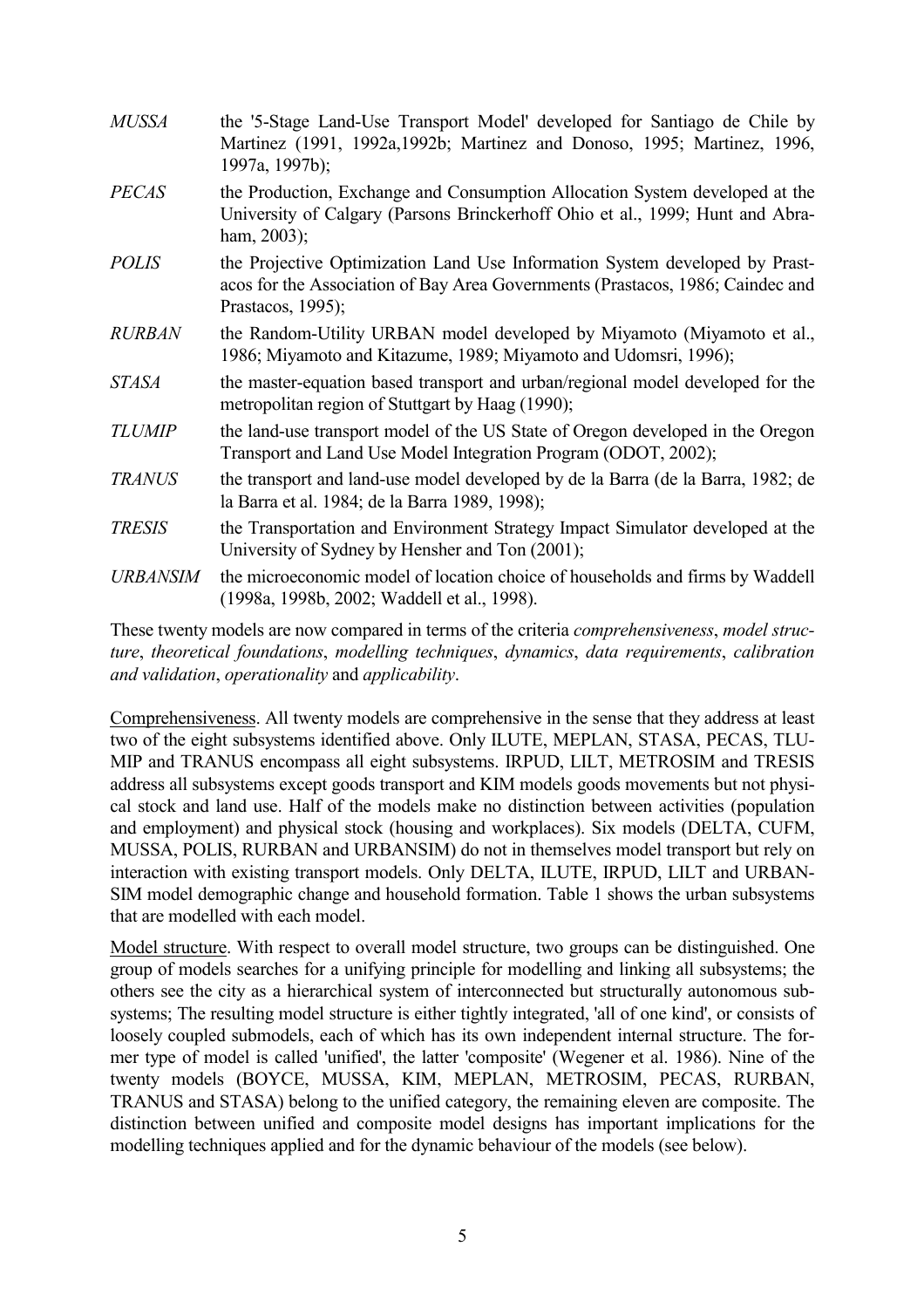|                 | Speed of change |                   |        |         |         |         |           |          |
|-----------------|-----------------|-------------------|--------|---------|---------|---------|-----------|----------|
| Models          |                 | Very slow         | Slow   |         | Fast    |         | Immediate |          |
|                 |                 | Networks Land use | Work-  | Housing | Employ- | Popula- | Goods     | Travel   |
|                 |                 |                   | places |         | ment    | tion    | transport |          |
| <b>BOYCE</b>    | $^{+}$          |                   |        |         | $+$     | $^{+}$  |           | $^{+}$   |
| <b>CUFM</b>     | $^{(+)}$        | $+$               | $+$    | $+$     | $+$     | $+$     |           | $(+)$    |
| <b>DELTA</b>    | $^{(+)}$        | $+$               | $^{+}$ | $+$     | $^{+}$  | $+$     |           | $(+)$    |
| <b>ILUTE</b>    | $+$             | $^{+}$            | $^{+}$ | $+$     | $^{+}$  | $+$     | $^{+}$    | $^{+}$   |
| <b>IMREL</b>    | $+$             | $^{+}$            | $+$    | $+$     | $^{+}$  | $+$     |           | $+$      |
| <b>IRPUD</b>    | $+$             | $+$               | $+$    | $^{+}$  | $^{+}$  | $+$     |           | $+$      |
| <b>ITLUP</b>    | $+$             | $+$               |        |         | $^{+}$  | $+$     |           | $^{+}$   |
| <b>KIM</b>      | $+$             |                   |        |         | $^{+}$  | $+$     | $^{+}$    | $+$      |
| <b>LILT</b>     | $+$             | $+$               | $+$    | $+$     | $+$     | $+$     |           | $+$      |
| <b>MEPLAN</b>   | $+$             | $+$               | $^{+}$ | $^{+}$  | $^{+}$  | $^{+}$  | $^{+}$    | $^{+}$   |
| <b>METROSIM</b> | $+$             | $^{+}$            | $+$    | $^{+}$  | $^{+}$  | $^{+}$  |           | $^{+}$   |
| <b>MUSSA</b>    | $^{(+)}$        |                   |        | $+$     | $^{+}$  | $+$     |           | $^{(+)}$ |
| <b>PECAS</b>    | $+$             | $+$               | $+$    | $+$     | $^{+}$  | $+$     | $^{+}$    | $+$      |
| <b>POLIS</b>    | $^{(+)}$        | $+$               |        |         | $+$     | $+$     |           | $(+)$    |
| <b>RURBAN</b>   | $(+)$           | $+$               |        |         | $^{+}$  | $+$     |           | $^{(+)}$ |
| <b>STASA</b>    | $^{+}$          | $^{+}$            | $^{+}$ | $+$     | $^{+}$  | $+$     | $+$       | $+$      |
| <b>TLUMIP</b>   | $+$             | $^{+}$            | $+$    | $+$     | $^{+}$  | $+$     | $^{+}$    | $+$      |
| <b>TRANUS</b>   | $\ddot{}$       | $+$               | $^{+}$ | $+$     | $^{+}$  | $+$     | $+$       | $+$      |
| <b>TRESIS</b>   | $+$             | $^{+}$            | $^{+}$ | $+$     | $^{+}$  | $+$     |           | $^{+}$   |
| <b>URBANSIM</b> | $^{(+)}$        | $^{+}$            | $^{+}$ | $+$     | $^{+}$  | $^{+}$  |           | $^{(+)}$ |

*Table 1. Urban subsystems represented in land-use transport models*

(+) provided by linked transport model

*.*

Theoretical foundations. In the last thirty years great advances in theories to explain spatial choice behaviour and in techniques for calibrating spatial choice models have been made. Today there is a broad consensus about what constitutes a state-of-the-art land use model: Except for one (CUFM), which uses allocation rules, all models rely on random utility or discrete choice theory to explain and forecast the behaviour of actors such as investors, households, firms or travellers. Random utility models predict choices between alternatives as a function of attributes of the alternatives, subject to stochastic dispersion constraints that take account of unobserved attributes of the alternatives, differences in taste between the decision makers or uncertainty or lack of information (Domencich and McFadden 1975). Anas (1983) showed that the multinomial logit model resulting from random utility maximisation is, at equal levels of aggregation, formally equivalent to the entropy-maximising model proposed by Wilson (1967, 1970); he thus laid the foundation for the convergence and general acceptance of formerly separate strands of theory. The STASA model is based on the master equation approach and may be seen as a dynamic and decision based multi-agent system (Haag, 1990). Underneath that uniformity, however, there are significant differences between the theoretical foundations of the models:

- Eleven models (DELTA, IMREL, KIM, MEPLAN, METROSIM, MUSSA, PECAS, RUR-BAN, TLUMIP, TRANUS and TRESIS) represent the land (or floorspace or housing) market with endogenous prices and market clearing in each period; three (ILUTE, IRPUD and UR-BANSIM) have endogenous land and housing prices with delayed price adjustment. These models are indebted to microeconomic theory, in particular to Alonso's (1964) theory of urban land markets or bid-rent theory. The models without market equilibrium rely on random utility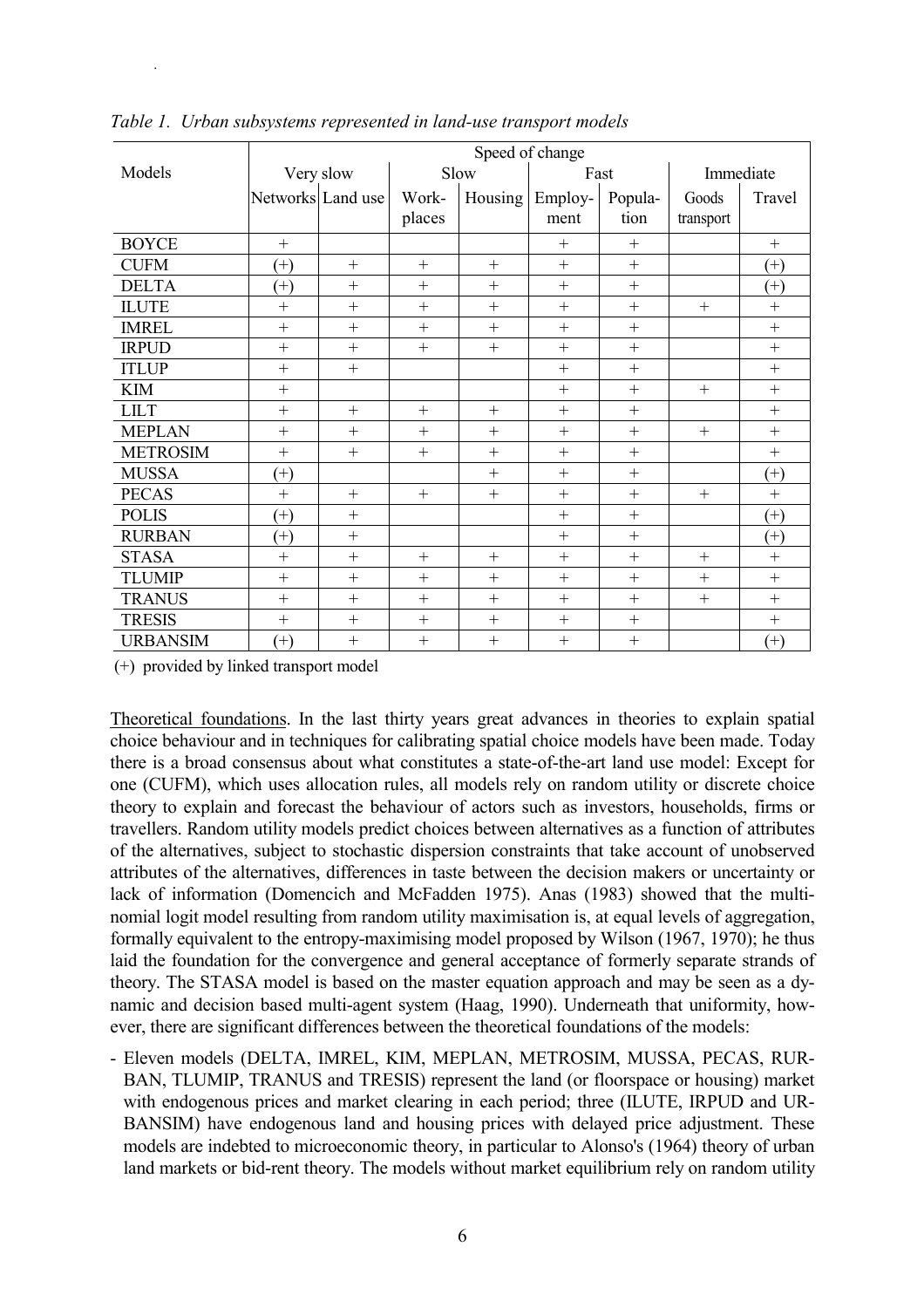maximisation; however, three of the microeconomic models (MUSSA, RURBAN and STASA) are hybrids between bid-rent and random utility theory. All models with transport submodels use random utility or entropy theory for modelling destination and mode choice, except the STASA model.

- Only KIM and METROSIM determine a general equilibrium of transport and location with endogenous prices. Other models are equilibrium models of transport only (ILUTE, IRPUD, ITLUP and TLUMIP), of transport and activity location separately (IMREL, MEPLAN, PE-CAS, TRESIS and TRANUS), or of transport and location combined but without endogenous prices (BOYCE and LILT). Five models apply concepts of locational surplus (IMREL, POLIS), random utility (DELTA, IRPUD and ITLUP) or profitability (CUFM) to locate activities. ITLUP may be brought to general equilibrium, but this is not normally done; ME-TROSIM may produce a long-run equilibrium or converge to a steady state in annual increments. STASA describes the short-term redistribution of population during a day due to transport events.
- IMREL uses its equilibrium mechanism to determine the distribution of housing that maximises locational surplus and so is a true optimisation model, whereas all other models in the sample simulate one particular scenario only. Despite earlier attempts at optimisation in urban models (e.g. Brotchie et al., 1980), optimisation approaches in urban models have all but disappeared (a recent exception is described in Pfaffenbichler and Shepherd, 2002).
- Several other theoretical elements are built into some models. MEPLAN, METROSIM, PE-CAS and TRANUS use export base theory to link population and non-basic employment to exogenous forecasts of export industries. DELTA, ILUTE, IRPUD, LILT, TLUMIP and UR-BANSIM apply standard probabilistic concepts of cohort survival analysis in their demographic and household formation submodels. IRPUD also utilises ideas from time geography, such as time and money budgets, to determine action spaces of travellers in its transport submodel.

Modelling techniques. In all twenty models, the urban region is represented as a set of discrete subareas or zones. Time is typically subdivided into discrete periods of one to five years. This classifies all models except IMREL (which is static) as recursive simulation models:

- STASA uses a one-year period for the urban/regional modelling and a one-hour period for redistribution effects due to transport events. In nine models (BOYCE, IMREL, KIM, LILT, MEPLAN, METROSIM, PECAS, RURBAN and TRANUS) transport and location are simultaneously determined in spatial-interaction location models in which activities are located as destinations of trips; in the remaining models (and in the employment location model of IMREL) transport influences location via accessibility indicators. In the models with network representation, state-of-the-art modelling techniques are applied, with network equilibrium the dominant trip assignment method despite its weakness of collapsing to all-or-nothing assignment in the absence of congestion. Only ITLUP, MEPLAN, STASA and TRANUS have multiple-path assignment allowing for route-choice dispersion, and only ILUTE and TLUMIP use activity-based trip generation.
- For representing flows of goods, spatial input-output methods are the standard method. DELTA, KIM, MEPLAN, PECAS and TRANUS use input-output coefficients or demand functions for intersectoral flows and random utility or entropy models for their spatial distribution. MEPLAN, PECAS and TRANUS incorporate industries and households as consuming and producing 'factors' resulting in goods movements or travel.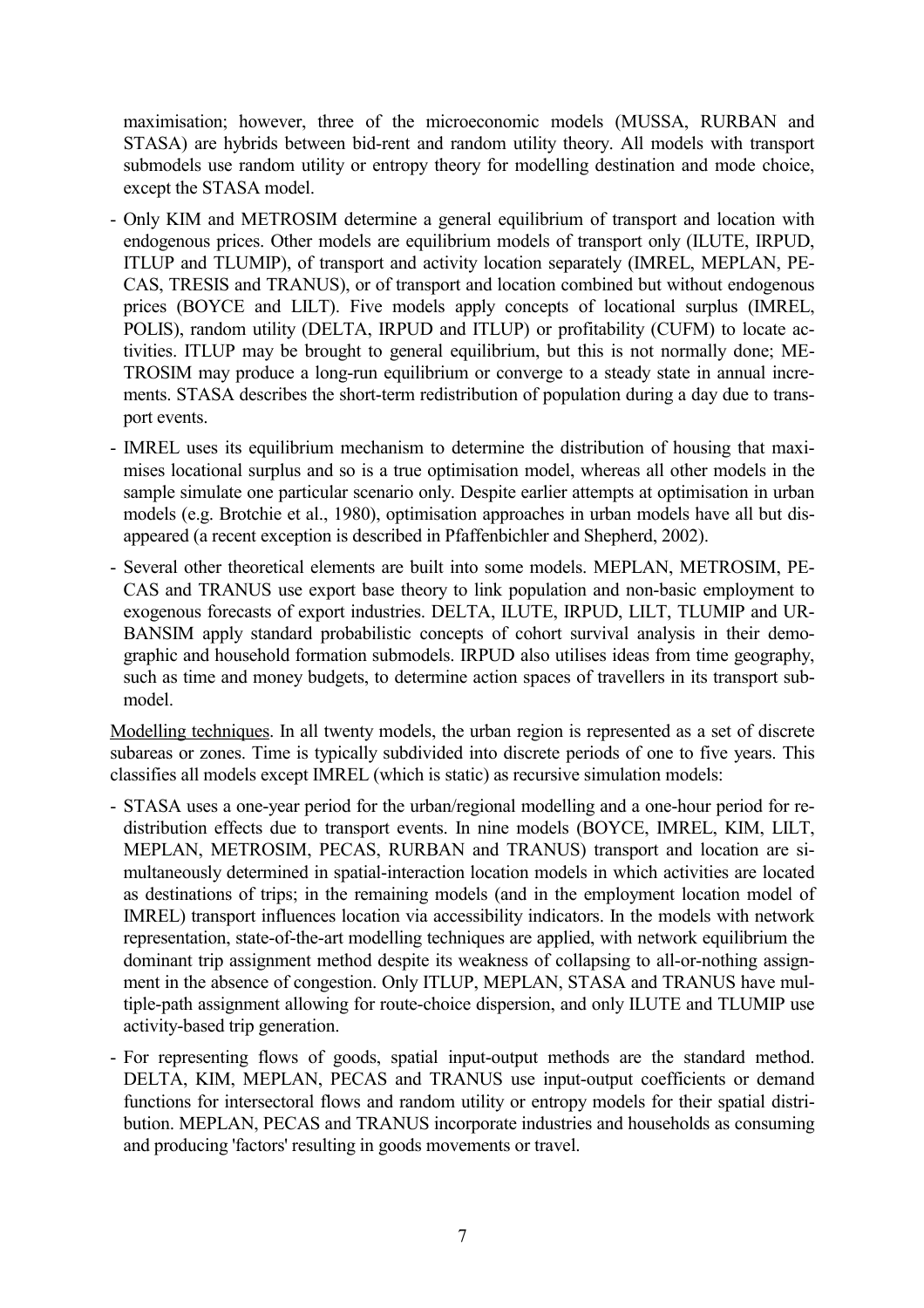- With the exception of CUFM, all models are aggregate at a meso level, i.e. all results are given for medium-sized zones and for aggregates of households and industries. CUFM, ILUTE and TLUMIP are disaggregate, i.e. apply microsimulation techniques. CUFM uses detailed land information in map form generated by a geographical information system. IRPUD starts with aggregate data but uses microsimulation in its housing market submodel; work is underway to make more submodels microscopic (Salomon et al., 2002). ILUTE and URBANSIM apply zones but use smaller spatial units such as grid cells or parcels in some submodels.

*.*

Dynamics. The discussion on dynamics is related to the issue of equilibrium (see above). Equilibrium models are based on the assumption that interdependent model variables, such as prices, supply and demand, adjust to equilibrium with zero delay or, if adjustment is delayed, equilibrium is eventually reached. Dynamic models, on the other hand, are based on the assumption that some changes, e.g. changes in demand, are faster than others, e.g. responses of supply, and that these differences in speed of adjustment are so large that urban systems are normally in disequilibrium. All but three (BOYCE, IMREL, KIM) of the twenty models are recursive simulation models. Recursive simulation models are called quasi-dynamic because, although they model the development of a city over time, within one simulation period they are in fact crosssectional. This is however only true for strictly unified models. Composite models consist of several interlinked submodels that are processed sequentially or iteratively once or several times during a simulation period. This makes composite models well suited for taking account of time lags or delays due to the complex superposition of slow and fast processes of urban development (cf. Wegener et al., 1986). However, this feature is insufficiently used by some models, because their simulation period of five years has the effect of an implicit time lag – a too long time lag in most cases. This problem is likely to disappear as faster computers will make shorter simulation periods of one or two years more feasible.

Data requirements. The data collection for a model of a large metropolis has remained a major effort. However, in many cases the introduction of computers in local government has generated a pool of routinely collected and updated data that can be used as the information base for a model, in particular in the fields of population, housing, land use and transport. Another factor reducing the data-dependency of urban models is the significant progress made in urban theory in the last decades. The models of today are more parsimonious, i.e. can do with less data than previous models. Examples illustrating this are the techniques to generate regional input-output matrices from national input-output matrices and regional totals through biproportional scaling methods; or techniques to create artificial microdata as samples from multivariate aggregate data.

Calibration and Validation. All twenty models of the sample have been (or could have been) calibrated using observed data, using readily available computer programmes and following well-established methods and standards. In particular, maximum-likelihood estimation of the ubiquitous logit model has become routine. Yet, while calibration has become easier, the limits to calibrating a model with data of the past have become visible. Calibration of cross-sectional models, as it is practised today, provides the illusion of precision but does little to establish the credibility of models designed to look into the far future. There has been almost no progress in the methodology to calibrate dynamic or quasi-dynamic models. In the face of this dilemma, the insistence of some modellers on 'estimating' every model equation appears almost an obsession. It would probably be more effective to concentrate instead on model *validation*, i.e. the comparison of model results with observed data over a longer period. In the future, the only real test of a model's performance should be its ability to forecast the essential dynamics of the modelled system over a past period at least as long as the forecasting period.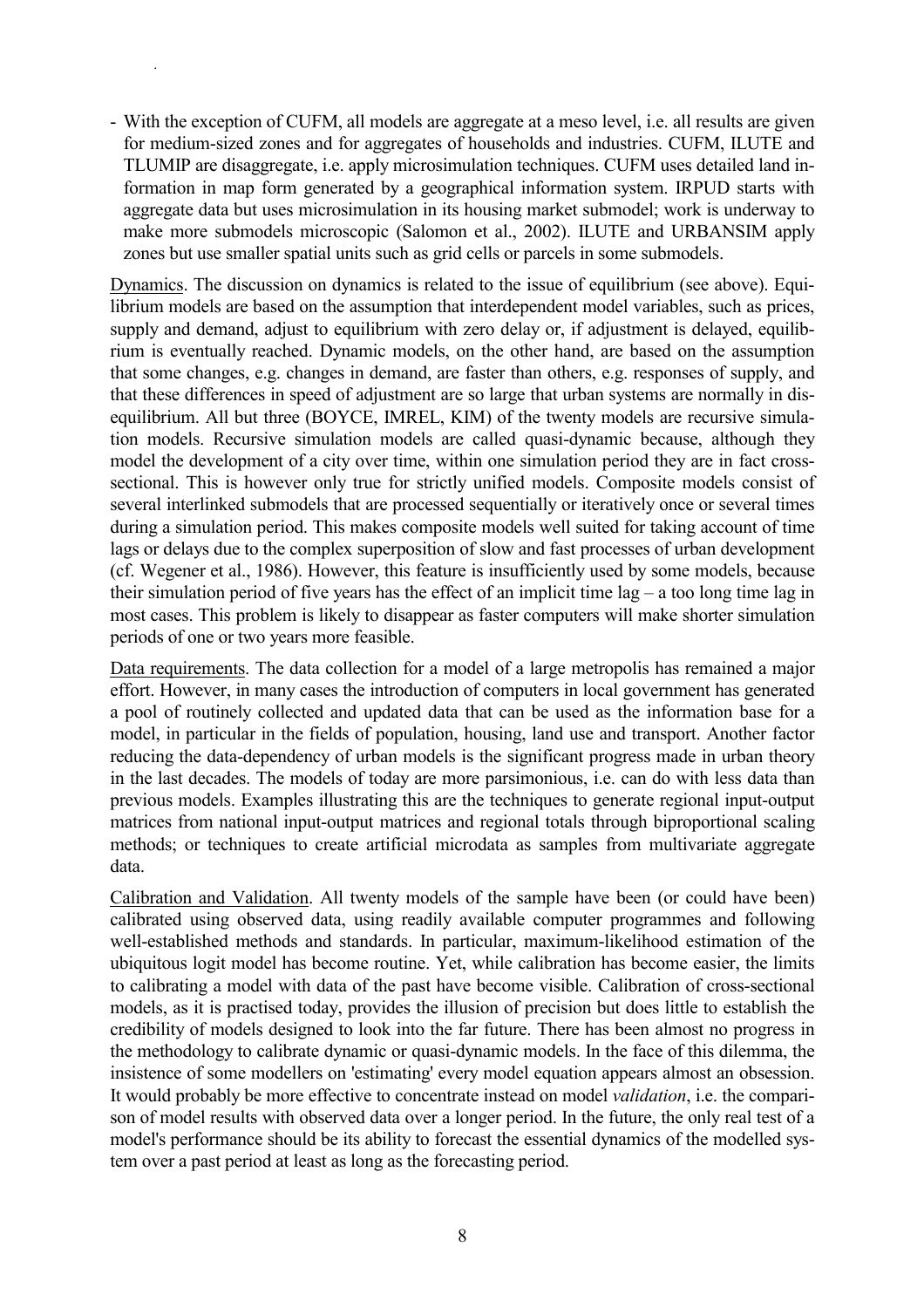Operationality. All models in the sample are operational in the sense that they have been applied to real cities. However, there are differences. Some models have remained primarily research models applied to one particular study area. Other models have been applied to only a few cities. Some models are actually families of models each specifically tailored to the needs of a particular urban area or client. Only few models are on their way to become standard software for a wider market. ITLUP has been applied by a large number of metropolitan planning agencies in the United States. TRANUS stands out as a particularly advanced and well documented software with an attractive user interface in Spanish or English. MEPLAN is applied in more and more cities all over the world and DELTA to an increasing number of UK cities. The time seems not far when any planning office will be able to buy a complex and versatile urban model with full documentation, default values and test data sets for less than a thousand dollars.

Applicability. If one considers the enormous range of planning problems facing a typical metropolitan area in industrialised countries today, the spectrum of problems actually addressed with the twenty urban models in the sample is very narrow. The majority of applications answer traditional questions such as how land use planning or housing programs would affect land use development and transport, or how transport improvements or changes in travel costs would shift the distribution of activities in an urban area.

## **FUTURE URBAN LAND-USE TRANSPORT MODELS**

Today there are many urban modelling projects underway all over the world. In the United States, environmental legislation, such as the Clean Air Act amendments of 1990, the Intermodal Surface Transportation Efficiency Act (ISTEA) of 1991 and the Transportation Equity Act for the 21st Century (TEA-21) of 1998, gave a boost to the development and application of urban land-use transport models. ISTEA required cities to consider the likely effect of transportation policy decisions on land use development. In Europe, the European Commission has funded a number of studies employing land-use transport models. The SPARTACUS project applied MEPLAN to three urban areas and connected the model with spatially disaggregate environmental submodels, the PROSPECTS project applied several models DELTA and IMREL, and the PROPOLIS applied MEPLAN, TRANUS and IRPUD in seven urban regions in six European countries. There is an increasing number of applications of DELTA, MEPLAN and TRANUS.

Nevertheless, there remain challenges to be met. The transport submodels used in most existing land-use transport models do not apply state-of-the-art activity-based modelling techniques but the traditional four-step travel demand model sequence which is not suitable to model behavioural responses to many travel demand management policies presently discussed. Moreover, the spatial resolution of existing land-use transport models is too coarse to model activity-based travel behaviour or neighbourhood-scale travel demand management policies.

Their insufficient spatial resolution is also one of the reasons why only very few land-use transport models are linked to advanced environmental submodels of air quality, traffic noise, land take and biotopes (Wegener, 1998a). Environmental issues are certain to play a more prominent role in the future when the manifest unsustainability of present urban lifestyles and mobility patterns will increasingly come under scrutiny. However, most present efforts to link environmental submodels to transport or land-use transport models are content with modelling emissions where actually air quality, i.e. local impacts of emissions occurring elsewhere, should be forecast.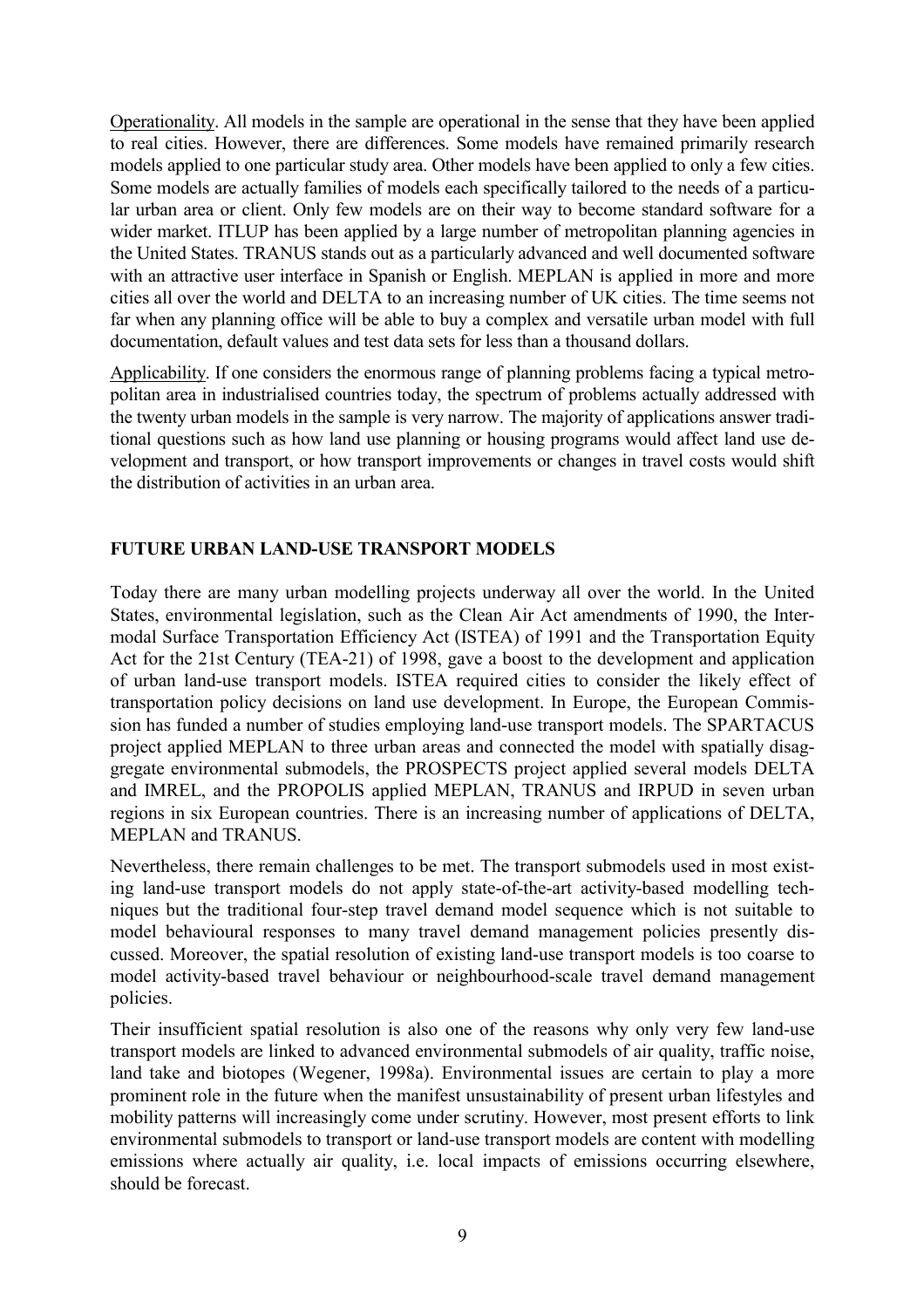This leads to issues of spatial equity. Most land-use transport models are utilitarian in that they favour solutions yielding the greatest aggregate social benefit. However, urban societies are increasingly becoming socially and spatially fragmented and polarised, which means that distributional issues, both in social and spatial terms, are becoming more prominent. Distributional issues are particularly relevant in environmental conflicts where polluters and those affected by pollution tend to come from different social groups or neighbourhoods of a city. Most present land-use transport models are insensitive to issues of social exclusion and spatial equity – one notable exception is the PROPOLIS project in which different concepts of equity are explored with the results of land-use transport models (LT et al., 2002).

*.*

The future of land-use transport modelling will largely depend on whether emerging new models will live up to these challenges.

From a technical point of view, the prospects are excellent. More powerful computers will remove former barriers to increasing the spatial, temporal and substantive resolution of models. The wealth of publicly available high-resolution spatial data will reduce aggregation error in spatial models. Geographic information systems will become the mainstream data organisation of urban models. Spatial disaggregation of land use and transport network data in raster GIS will permit the linkage between land-use transport models and air quality and noise propagation models. Multiple representation of spatial data in raster and vector GIS will combine the advantages of spatial disaggregation (raster) and efficient network algorithms (vector). Aggregate probabilistic approaches (e.g. entropy maximising) will be replaced by disaggregate stochastic (microsimulation) approaches.

Microsimulation was first used in social science applications by Orcutt et al (1961), yet applications in a spatial context remained occasional experiments without deeper impact, though covering a wide range of phenomena such as spatial diffusion (Hägerstrand, 1968), urban development (Chapin and Weiss, 1968), transport behaviour (Kreibich, 1979), demographic and household dynamics (Clarke *et al*., 1980; Clarke 1981; Clarke and Holm 1987) and housing choice (Kain and Apgar, 1985; Wegener, 1985). Only recently microsimulation has found new interest because of its flexibility to model processes that cannot be modelled in the aggregate (Clarke, 1996). In the last two decades, several microsimulation models of urban land use and transport have been developed (Hayashi and Tomita 1989; Mackett 1985b, 1990a, 1990b; Landis, 1992, 1993, 1994; Landis and Zhang, 1998a, 1998b; Waddell, 1998a, 1998b, 2002; Wegener and Spiekermann, 1996; Salomon et al., 2002, Miller and Salvini, 2001).

A different approach emerged from the theory of cellular dynamics. Cellular automata (CA) are objects associated with areal units or *cells*. CA follow simple stimulus-response rules to change or not to change their *state* based on the state of adjacent or near-by cells. By adding random noise to the rules, surprisingly complex patterns that closely resemble real cities can be generated (White and Engelen, 1994; Batty and Xie, 1994; Batty, 1997). More complex stimulus-response behaviour is given to CA models in multi-reactive agents models. Multireactive agents are complex automata with the ability to control their interaction pattern; they can change their environment but also their own behaviour, i.e. are able to learn (Ferrand, 2000). The distinction between the behaviour of multi-reactive agents and the choice behaviour generated in microsimulation models is becoming smaller.

Probably the most advanced area of application of microsimulation in urban models is travel modelling (see Handbook 1). Aggregate travel models are unable to reproduce the complex spatial behaviour of individuals and to respond to sophisticated travel demand management measures. As a reaction, disaggregate travel models aim at a one-to-one reproduction of spatial behaviour by which individuals choose between mobility options in their pursuit of activi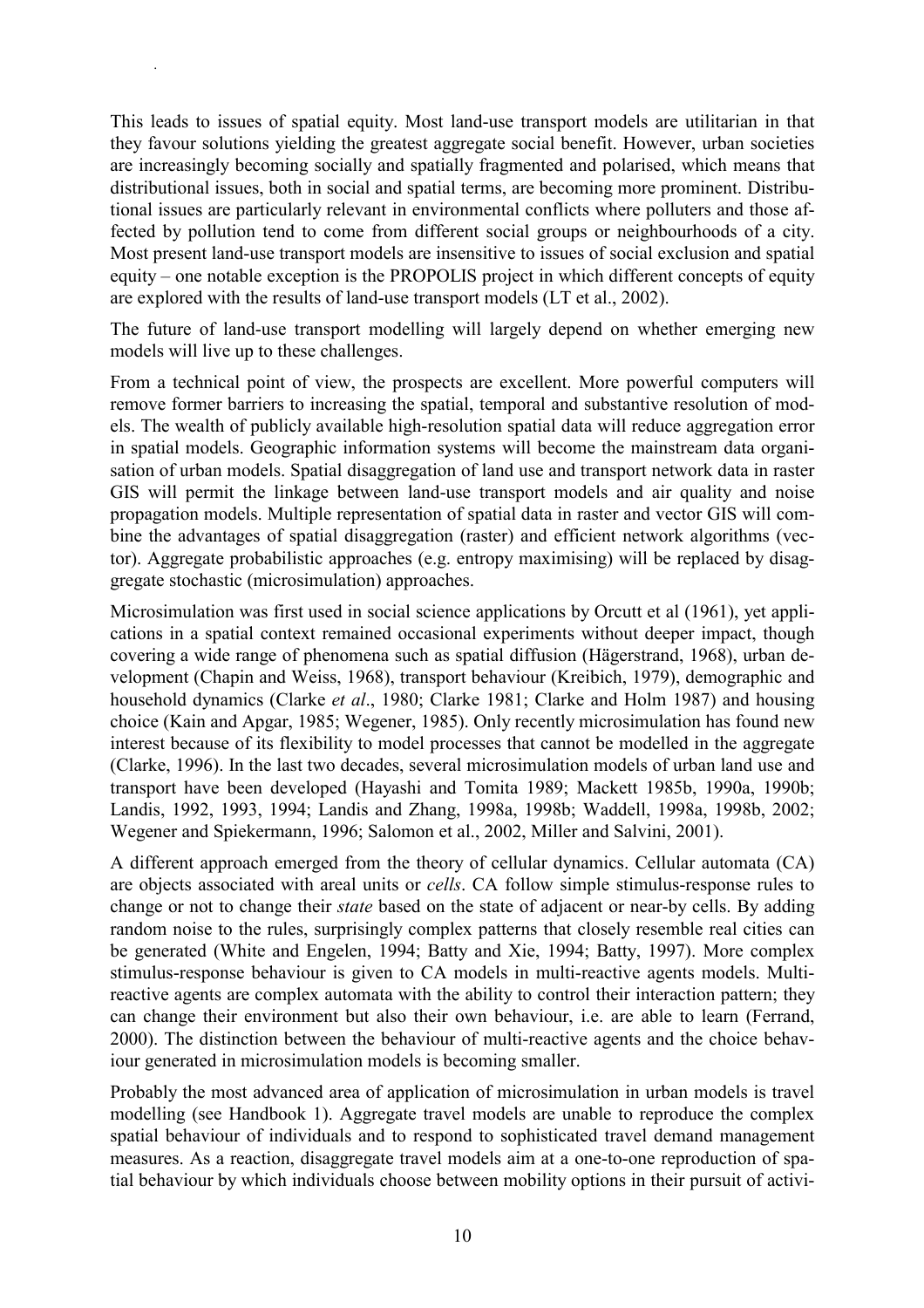ties during a day (Axhausen and Gärling, 1992; Ben Akiva et al., 1996). Activity-based travel models start from interdependent 'activity programmes' of household members of a 'synthetic population' (Beckman et al., 1995) and translate these into home-based 'tours' consisting of one or more trips. This way interdependencies between the mobility behaviour of household members and between the trips of a tour can be modelled as well as intermodal trips that cannot be handled in aggregate multimodal travel models. Activity-based travel models do not model peak-hour or all-day travel but disaggregate travel behaviour by time of day, which permits the modelling of choice of departure time. There are also disaggregate traffic assignment models based on queuing or CA approaches, e.g. in the TRANSIMS project (Barrett et al., 1999; Nagel et al., 1999), which reproduce the movement of vehicles in the road network with a level of detail not known before.

However, it will take some time until the first urban land-use transport models fully based on microsimulation will be operational. Miller et al. (1998) presented a matrix in which the past and future evolution of urban land-use transport model was charted. The following diagram is an adaptation in which a sixth row L6 was added (Figure 2).

| Transport model |                                        | T <sub>1</sub>                            | T <sub>2</sub>                           | T <sub>3</sub>                             | T <sub>4</sub>                |
|-----------------|----------------------------------------|-------------------------------------------|------------------------------------------|--------------------------------------------|-------------------------------|
|                 |                                        | No public<br>transport, no<br>modal split | Public trans-<br>port, no logit,<br>24 h | Public trans-<br>port, logit,<br>peak hour | Multimodal,<br>activity-based |
|                 | Land-use model                         |                                           |                                          |                                            |                               |
| L1              | None                                   |                                           |                                          |                                            |                               |
| L2              | Activity and<br>judgement              |                                           |                                          |                                            |                               |
| L <sub>3</sub>  | No market-based<br>land allocation     |                                           |                                          |                                            |                               |
| L4              | Logit allocation<br>with price signals |                                           |                                          |                                            |                               |
| L <sub>5</sub>  | Market-based<br>land-use model         |                                           |                                          |                                            |                               |
| L <sub>6</sub>  | Activity-based<br>land-use model       |                                           |                                          |                                            |                               |

*Figure 2. Evolution of urban land-use transport models (adapted from Miller et al., 1998)*

In Figure 2, the rows correspond to different levels of levels of land-use modelling capability:

- L1 No land use model.
- L2 Activities are allocated to zones by professional judgement.
- L3 Non-market-based land allocation model.
- L4 Land allocation with price signals.
- L5 Fully integrated market-based model
- L6 Activity-based land-use model using microsimulation

Similarly, the columns in Figure 2 represent different levels of travel demand modelling capability: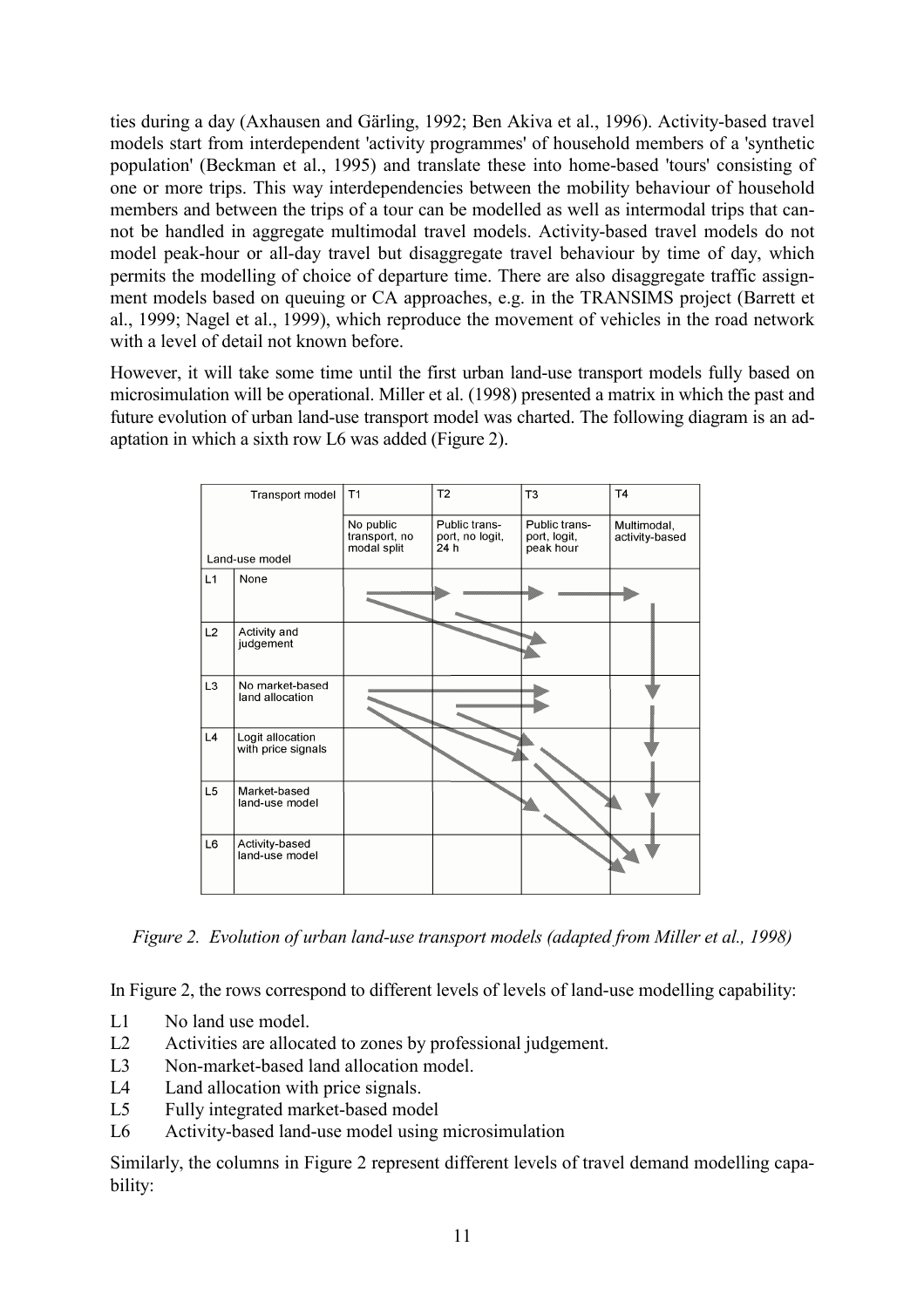- T1 Only roads and auto travel are modelled.
- T2 Public transport with simplified (non-logit) modal choice.
- T3 Logit-based modal choice, peak-period assignment.
- T4 Activity-based travel model using microsimulation.

Each cell in the figure therefore represents a land-use transport modelling combination. The arrows indicate incremental paths local governments can take to develop their land-use transport modelling capability.

# **CONCLUSIONS**

*.*

Predicting the impacts of integrated land-use transport policies is a difficult task due to the multitude of concurrent changes of pertinent system variables. In general, there are three groups of methods to predict those impacts. The first one is to ask people about their anticipated reaction to changes such as increased transport costs or land use restrictions ('stated preference'). The second possibility is to draw conclusions from empirically observed behaviour of people ('revealed preference'). The third group of methods comprises mathematical models to simulate human decision making and its consequences. While all three possibilities have shortcomings, mathematical models are the only method to forecast still unknown situations and to determine the effect of a single factor while keeping all other factors fixed.

Urban land-use transport models incorporate the most essential processes of spatial development including all types of land uses. Transport may be modelled either endogenously or by an exogenous transport model. Urban systems represented in land-use transport models can be divided into nine subsystems according to the speed by which they change. The urban fabric consisting of infrastructure networks and land use patterns are subject to very slow change over time. Workplaces and housing change relatively slow while the employment and residential population adjust their spatial behaviour fairly quickly to changing circumstances. Goods transport or travel destinations are the most flexible phenomena of urban spatial development. They can be modified almost instantly according to changes in congestion or fluctuations in demand. There is a ninth subsystem, the urban environment, which is more complex regarding its temporal behaviour.

A number of integrated land-use transport models are in use today. There are significant variations among the models with respect to comprehensiveness, model structure, theoretical foundations, modelling techniques, dynamics, data requirements and calibration and validation. Despite the achievements in developing these models further, there remain some challenges to be met. The transport submodels used in most current land-use transport models do not apply state-of-the-art activity-based modelling techniques but the traditional four-step travel demand model sequence which is inadequate for modelling behavioural responses to many currently applied travel demand management policies. The most promising technique for activity-based land use and transport modelling is microsimulation which makes it possible to reproduce the complex spatial behaviour of individuals on a one-to-one basis.

In addition, the spatial resolution of present models is still too coarse to model neighbourhood scale policies and effects. In the future, the integration of environmental submodels for air quality, traffic noise, land take and biotopes are likely to play a prominent role. Issues of spatial equity and socio-economic distributions are expected to gain similar importance in model building.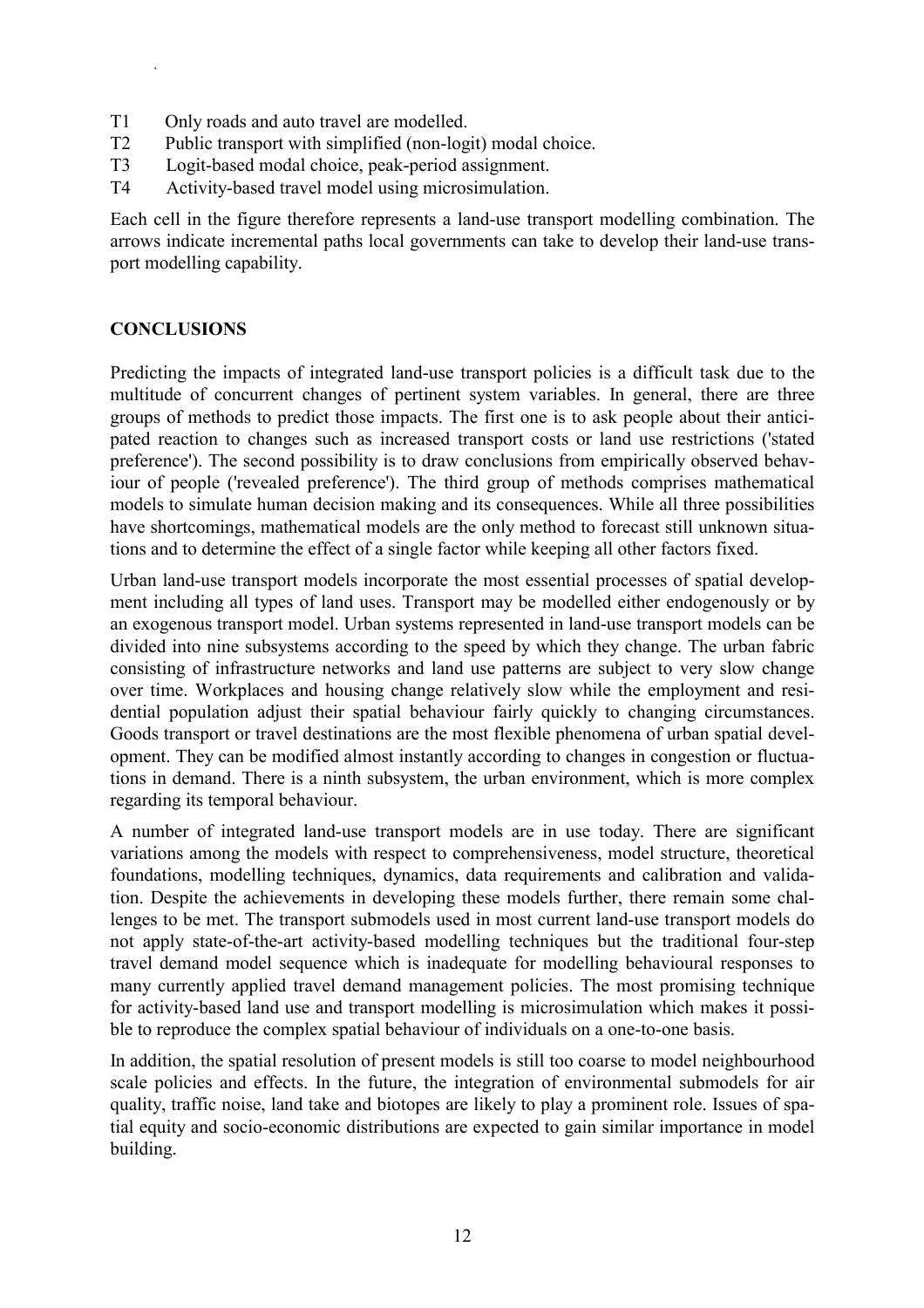### **ACKNOWLEDGMENT**

The permission of Eric Miller and colleagues to use their matrix of model evolution as the basis for Figure 2 is gratefully acknowledged.

### **REFERENCES**

- Alonso, W. (1964) *Location and Land Use* Harvard University Press, Cambridge, MA
- Anas, A. (1983) Discrete choice theory, information theory and the multinomial logit and gravity models *Transportation Research*, **17 B**, 13-23
- Anas, A. (1992) NYSIM (The New York Area Simulation Model): A Model for Cost-Benefit Analysis of Transportation Projects. Research Report, Regional Plan Association, New York
- Anas, A. (1994) *METROSIM: A Unified Economic Model of Transportation and Land-Use* Alex Anas & Associates, Williamsville, NY
- Anas, A. (1998) *NYMTC Transportation Models and Data Initiative: The NYMTC Land Use Model* Alex Anas & Associates, Williamsville, NY
- Anderstig, C., Mattsson, L.-G., (1991) An integrated model of residential and employment location in a metropolitan region *Papers in Regional Science*, **70**, 167-84.
- Anderstig, C., Mattsson, L.-G. (1998) Modelling land-use and transport interaction: evaluations and policy analysis. In: *Network Infrastructure and the Urban Environment: Recent Advances in Land-Use/Transportation Modelling* (L. Lundqvist, L.-G. Mattsson, T.J. Kim, eds.), 308-328. Springer, Berlin/Heidelberg/New York
- Aoyama, Y. (1989) A historical review of transport and land-use models in Japan *Transportation Research*, **23 A**, 53-61.
- Axhausen, K.W., Gärling, T. (1992) Activity-based approaches to travel analysis: conceptual frameworks, models and research problems *Transport Reviews*, **12**, 324-341.
- Barrett, C.L. et al. (1999) *TRansportation ANalysis SIMulation System (TRANSIMS)*. Version TRANSIMS-LANL-1.0. Volume 0: Overview. LA-UR 99-1658. Los Alamos National Laboratory, Los Alamos, NM. http://transims.tsasa.lanl.gov/PDF\_Files/Vol0-jmhF\_990 602\_.pdf
- Batty, M. (1994) A chronicle of scientific planning: the Anglo-American modeling experience *Journal of the American Planning Association*, **60**, 7-16
- Batty, M. (1997) Cellular automata and urban form: a primer *Journal of the American Planning Association*, **63**, 264-274.
- Batty, M. and Xie, Y. (1994) From cells to cities *Environment and Planning B: Planning and Design*, **21**, 31-48
- Beckman, R.J., Baggerly, K.A., McKay, M.D. (1995) *Creating Synthetic Baseline Populations*. LA-UR-95-1985. Los Alamos National Laboratory, Los Alamos, NM
- Ben-Akiva, M.E., Bowman, J.L., Gopinath, D. (1996) Travel demand model system for the information era. *Transportation*, **23**, 241-166
- Berechman, J., Small, K.A. (1988) Research policy and review 25: modeling land use and transportation: an interpretive review for growth areas *Environment and Planning A*, **20**, 1283- 1422
- Boyce, D.E. (1988) Renaissance of large-scale models *Papers of the Regional Science Association*, **65**, 1-10
- Boyce, D.E., Chon, K.S., Ferris, M.E., Lee, Y.J., Lin, K.T., Eash, R.W. (1985) *Implementation and Evaluation of Combined Models of Urban Travel and Location on a Sketch Planning*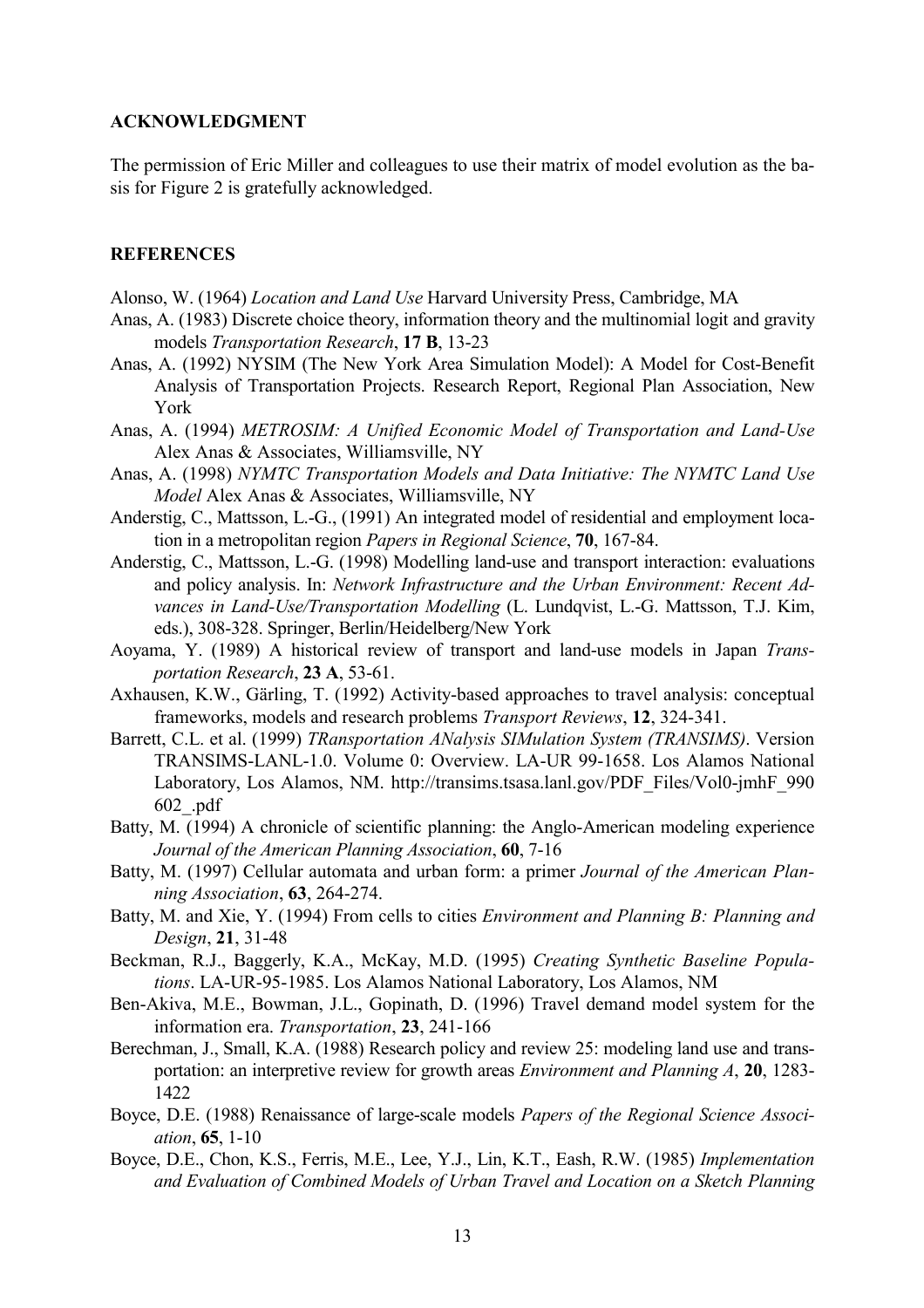*Network* Working Paper. Department of Civil Engineering, University of Illinois and Chicago Area Transportation Study, Urbana-Champaign/Chicago, IL

Boyce, D.E., Chon, K.S., Lee, Y.J., Lin, K.T., LeBlanc, L. (1983) Implementation and computational issues for combined models of location, destination, mode, and route choice. *Environment and Planning A*, **15**, 1219-30

- Boyce, D.E., LeBlanc, L.J., Chon, K.S., Lee, Y.L., Lin, K.T. (1981) *Combined Models of Location, Destination, Mode and Route Choice: A Unified Approach Using Nested Entropy Constraints* Publication No. 3. Transportation Planning Group, Department of Civil Engineering, University of Illinois, Urbana, IL
- Boyce, D., Mattsson, L.-G. (1991) Modeling residential location choice in relation to housing location and road tolls on congested urban highway networks: *Transportation Research* **B 33**, 581-591
- Boyce, D.E., Tatineni, M., Zhang, Y. (1992) *Scenario Analyses of the Chicago Region with a Sketch Planning Model of Origin-Destination Mode and Route Choice* Report to Illinois Department of Transportation. Urban Transportation Center, University of Illinois, Chicago, IL
- Brotchie, J.F., Dickey, J.W., Sharpe, T. (1980) TOPAZ Planning Techniques and Applications. Lecture Notes in Economics and Mathematical Systems Series. Vol 180. Springer Verlag, Berlin
- Caindec, E.K., Prastacos, P. (1995) *A Description of POLIS. The Projective Optimization Land Use Information System* Working Paper 95-1. Association of Bay Area Governments, Oakland
- Chapin, F.S., Weiss S.F. (1968) A probabilistic model for residential growth *Transportation Research*, **2**, 375-390
- Clarke, G.P., ed. (1996) *Microsimulation for Urban and Regional Policy Analysis* European Research in Regional Science 6. Pion, London
- Clarke, M. (1981) A first-principle approach to modelling socio-economic interdependence using microsimulation *Computers, Environment and Urban Systems*, **6**, 211-227
- Clarke, M., Holm, E. (1987) Microsimulation methods in spatial analysis and planning *Geografiska Annaler*, **69B**, 145-164
- Clarke, M., Keys, P., Williams, H.C.W.L. (1980) *Micro-Analysis and Simulation of Socio-Economic Systems: Progress and Prospects* School of Geography, University of Leeds, Leeds
- de la Barra, T. (1982) Modelling regional energy use: a land use, transport and energy evaluation model *Environment and Planning B: Planning and Design*, **9**, 429-443
- de la Barra, T. (1989) *Integrated Land Use and Transport Modelling* Cambridge University Press, Cambridge
- de la Barra, T. (1998) Improved logit formulations for integrated land use, transport and environmental models. In: *Network Infrastructure and the Urban Environment: Recent Advances in Land-Use/Transportation Modelling* (L. Lundqvist, L.-G. Mattsson, T.J. Ki, eds.), 288-307 Springer, Berlin/Heidelberg/New York
- de la Barra, T., Pérez, B. Vera, N. (1984) TRANUS-J: Putting large models into small computers *Environment and Planning B: Planning and Design*, **11**, 87-101
- Domencich, T.A., McFadden, D. (1975), *Urban Travel Demand: a Behavioral Analysis* North Holland, Amsterdam
- Echenique, M.H. (1985) The use of integrated land use transportation planning models: the cases of Sao Paulo, Brazil and Bilbao, Spain. In: *The Practice of Transportation Planning* (M. Florian, ed.) Elsevier, The Hague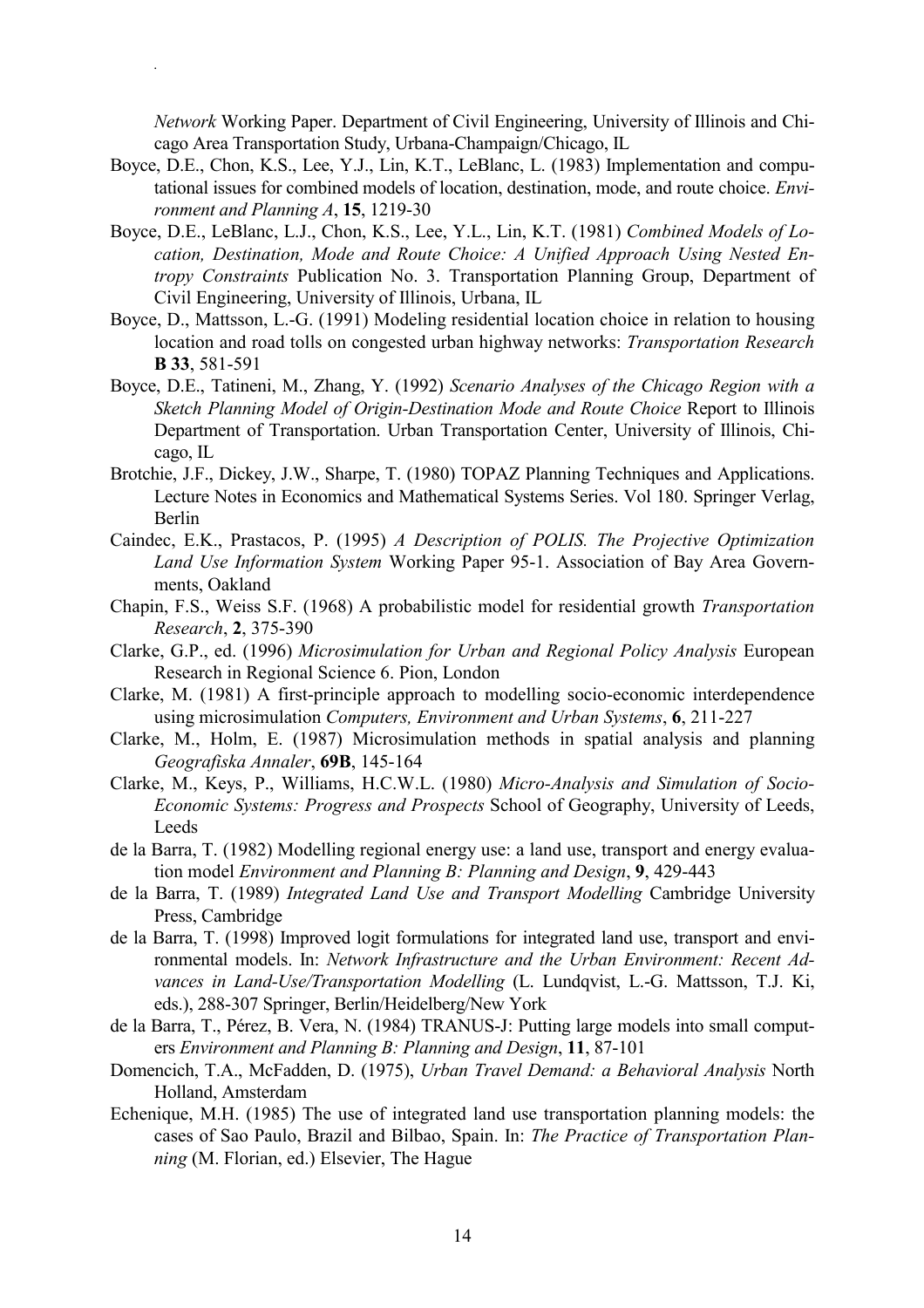- Echenique, M.H., Crowther, D., Lindsay, W. (1969) A spatial model for urban stock and activity *Regional Studies*, **3**, 281-312
- Echenique, M.H., Flowerdew, A.D.J., Hunt, J.D., Mayo, T.R., Skidmore, I.J., Simmonds, D.C. (1990) The MEPLAN models of Bilbao, Leeds and Dortmund *Transport Reviews*, **10**, 309-322
- Echenique, M.H., Williams, I.N. (1980) Developing theoretically based urban models for practical planning studies *Sistemi Urbani*, **1**, 13-23
- EPA (US Environmental Protection Agency) (2000) *Projecting Land-Use Change: A Summary of Models for Assessing the Effects of Community Growth and Change on Land-Use Patterns* EPA/600/R-00/098 US Environmental Protection Agency, Office of Research and Development, Cincinnati, OH. http://www.epa.gov/ecocommunity/tools/reportfinal3.pdf
- Ferrand, N. (2000) Multi-reactive agents paradigm for spatial modelling. In: *Spatial Models and GIS: New Potential and New Models* (A.S. Fotheringham, M. Wegener, eds.), 176- 184. Taylor & Francis, . London
- Geraldes, P., Echenique, M.H., Williams, I.N. (1978) A spatial economic model for Bilbao. In: *Proceedings of the PTRC Summer Annual Meeting*,75-94. PTRC, London
- Goldner, W. (1971) The Lowry model heritage *Journal of the American Institute of Planners*, **37**, 100-110
- Haag, G. (1990) Master equations. In: *Urban Dynamics. Designing an Integrated Model* (C,S. Bertuglia, G. Leonardi, A.G. Wilson, eds.), 69-83. Routledge, London/New York.
- Hägerstrand T. (1968) *Innovation Diffusion as Spatial Process* University of Chicago Press, Chicago, IL
- Hansen, W.G. (1959) How accessibility shapes land use *Journal of the American Institute of Planners*, **25**, 73-76
- Harris, B. (1985) Urban simulation models in regional science *Journal of Regional Science*, **25**, 545-567
- Harris, B. (1994) Science in planning: past, present, future *Journal of the American Planning Association*, **60**, 31-34
- Hayashi, Y., Tomita, Y. (1989) A micro-analytic residential mobility model for assessing the effects of transport improvement. In: *Transport Policy, Management and Technology - Towards 2001*, Selected Proceedings of the Fifth World Conference on Transport Research, Yokohama, 91-105 Western Periodicals, Ventura, CA
- Hensher, D., Ton, T. (2001) TRESIS: A transportation, land use and environmental strategy impact simulator for urban areas. Paper presented at the 8th World Conference on Transport Research, Seoul.
- Hunt, J.D. (1994) Calibrating the Naples land-use and transport model. *Environment and Planning B: Planning and Design* **21**, 569-90
- Hunt, J.D., Abraham, J.E. (2003) Design and application of the PECAS land use modelling system. Paper presented at the 8th International Conference on Computers in Urban Panning and Urban Management, Sendai, Japan.
- Hunt J.D., Echenique, M.H. (1993) Experiences in the application of the MEPLAN framework for land use and transport interaction modeling. In: *Proceedings of the 4th National Conference on the Application of Transportation Planning Methods*, 723-754 Daytona Beach, FL
- Hunt, J.D., Simmonds, D.C. (1993) Theory and application of an integrated land-use and transport modelling framework. *Environment and Planning B: Planning and Design*, **20**, 221- 44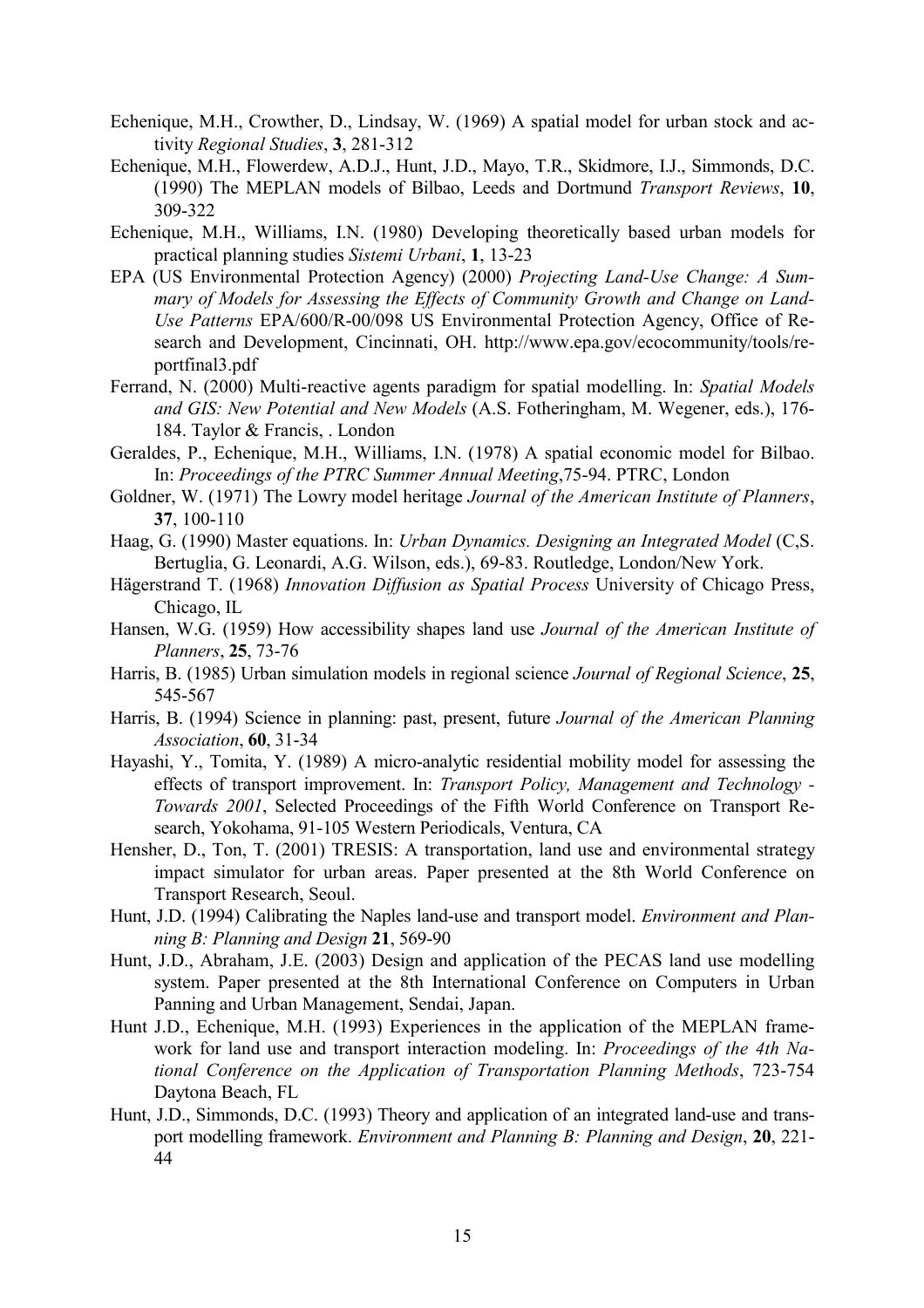Hutchinson, B., Batty, M. (eds.) (1986) *Advances in Urban Systems Modeling* North Holland, Amsterdam

- Hutchinson, B., Nijkamp, P., Batty, M. (eds.) (1985) *Optimization and Discrete Choice in Urban Systems* Springer, Berlin/Heidelberg/New York
- Kain, J.F. (1987) Computer simulation models of urban location. In: *Handbook of Regional and Urban Economics* (E.S. Mills, ed.), Vol. II, 847-75. Elsevier, . Amsterdam
- Kain, J.F. and Apgar, W.C. Jr. (1985) *Housing and Neighborhood Dynamics: A Simulation Study*Harvard University Press, Cambridge, MA
- Kim, T.J. (1989) *Integrated Urban Systems Modeling: Theory and Applications* Kluwer, Dordrecht
- Kreibich, V. (1979) Modelling car availability, modal split, and trip distribution by Monte Carlo simulation: a short way to integrated models *Transportation*, **8**, 153-166
- Landis, J.D. (1992) *BASS II: A New Generation of Metropolitan Simulation Models.* Working Paper 573 Institute of Urban and Regional Development, University of California, Berkeley, CA
- Landis, J.D. (1993) *CUF Model Simulation Results: Alternative Futures for the Greater Bay Area Region*. Working Paper 592 Institute of Urban and Regional Development, University of California, Berkeley, CA
- Landis, J.D. (1994) The California Urban Futures Model: a new generation of metropolitan simulation models *Environment and Planning B: Planning and Design*, **21**, 399-422
- Landis, J.D., Zhang, M. (1998a) The second generation of the California urban futures model. Part 1: Model logic and theory *Environment and Planning B: Planning and Design*, **25**, 657-666
- Landis, J.D., Zhang, M. (1998b) The second generation of the California urban futures model. Part 2: Specification and calibration results of the land-use change submodel *Environment and Planning B: Planning and Design*, **25**, 795-824
- Lowry, I.S. (1964) *A Model of Metropolis*. RM-4035-RC. Rand Corporation, Santa Monica, CA
- LT, IRPUD, ME&P, MECSA, STRATEC, TRT, UCL (2002) *PROPOLIS (Planning and Research of Policies for Land Use and Transport for Increasing Urban Sustainability)*. http://www.ltcon.fi/propolis
- Mackett, R.L. (1983) *The Leeds Integrated Land-Use Transport Model (LILT)*. Supplementary Report SR 805 Transport and Road Research Laboratory, Crowthorne, Berkshire
- Mackett, R.L. (1985a) Integrated land use transport models *Transport Reviews*, **5**, 325-343
- Mackett, R.L. (1985b) Micro-analytical simulation of locational and travel behaviour. In: *Proceedings of the PTRC Summer Annual Meeting, 175-188.* PTRC, London
- Mackett, R.L. (1990a) *MASTER Model (Micro-Analytical Simulation of Transport, Employment and Residence)*. Report SR 237 Transport and Road Research Laboratory, . Crowthorne, Berkshire
- Mackett, R.L. (1990b) Comparative analysis of modelling land-use transport interaction at the micro and macro levels. *Environment and Planning A*, **22**, 459-75
- Mackett, R.L. (1990c) The systematic application of the LILT model to Dortmund, Leeds and Tokyo *Transport Reviews*, **10**, 323-38
- Mackett, R.L. (1991a) A model-based analysis of transport and land-use policies for Tokyo *Transport Reviews*, **11**, 1-18
- Mackett, R.L. (1991b) LILT and MEPLAN: a comparative analysis of land-use and transport policies for Leeds *Transport Reviews*, **11**, 131-54
- Martinez, F.J. (1991) Transport investments and land values interaction: the case of Santiago City. In: *Proceedings of the PTRC Summer Annual Meeting*, 45-58. PTRC, London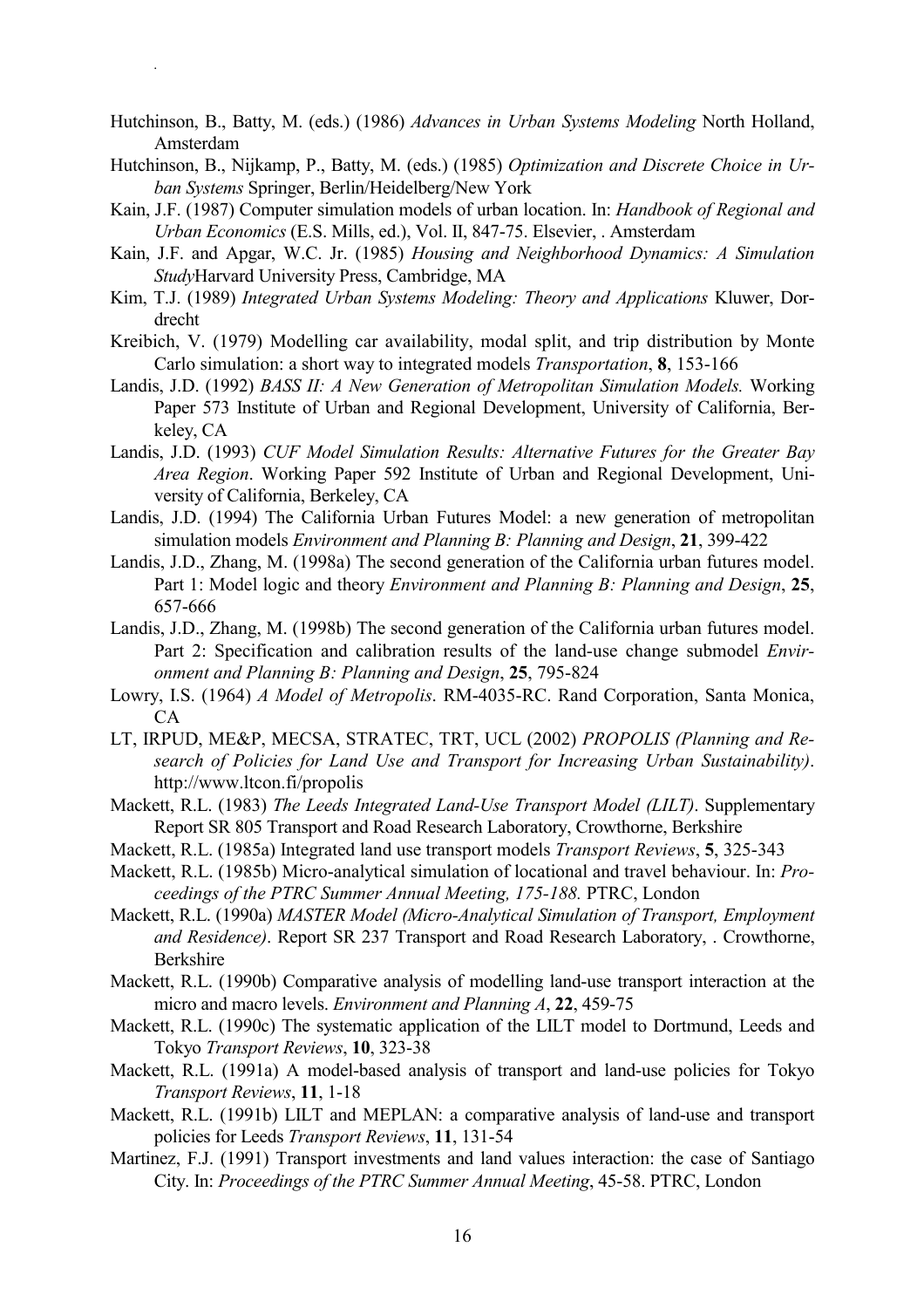- Martinez, F.J. (1992a) Towards the 5-stage land-use transport model. In: *Land Use, Development and Globalisation*, Selected Proceedings of the Sixth World Conference on Transport Research, 79-90 Lyon, St.-Just-la-Pendue: Presse de l'Imprimerie Chirat
- Martinez, F.J. (1992b) The bid-choice land-use model: an integrated economic framework *Environment and Planning A*, **24**, 871-85
- Martinez, F.J. (1996) Analysis of urban environmental policies assisted by behavioural modelling. In: *Transport, Land Use and the Environment* (Y. Hayashi, J. Roy, eds.), 233-257. Kluwer, Dordrecht
- Martinez, F.J. (1997a) Towards a microeconomic framework for travel behavior and land use interactions. Paper presented at the 8th Meeting of the International Association of Travel Behavior Research, Austin, TX.
- Martinez, F.J. (1997b) *MUSSA: A Land Use Model for Santiago City* Department of Civil Engineering, University of Chile, Santiago
- Martinez, F.J., Donoso, P.P. (1995) MUSSA model: the theoretical framework. In: *World Transport Research. Proceedings of the 7th World Conference on Transportation Research* (D.A. Hensher, J. King, eds.), Vol. 2. Pergamon, Oxford
- Miller, E.J., Kriger, D.S., Hunt, J.D., Badoe, D.A. (1998) *Integrated Urban Models for Simulation of Transit and Land-Use Policies*. Final Report, TCRP Project H-12. Joint Program of Transportation, University of Toronto, Toronto
- Miller, E.J., Salvini, P.A. (2001) The Integrated Land Use, Transportation, Environment (ILUTE) Microsimulation Modelling system: Description and current status. In: *The Leading Edge in Travel Behaviour Research* (D.A. Henscher, ed.), Selected Papers from the 9th International Association for Travel Behaviour Research Conference, Gold Coast, Queensland, Australia.
- Miyamoto, K., Kitazume, K. (1989) A land-use model based on random utility/rent-bidding analysis (RURBAN). In: *Transport Policy, Management and Technology - Towards 2001*, Selected Proceedings of the Fifth World Conference on Transport Research, Yokohama, Vol. IV, 107-21. Western Periodicals, Ventura, CA
- Miyamoto, K., Nakamura, H., Shimizu, E. (1986) A land use model based on disaggregate behavioral analyses In: *Proceedings of the Fourth World Conference on Transport Research*, 1535-50.
- Miyamoto, K., Udomsri, R. (1996) An analysis system for integrated policy measures regarding land use, transport and the environment in a metropolis. In: *Transport, Land Use and the Environment* (Y. Hayashi, J. Roy, eds.), 259-280. Kluwer, Dordrecht
- Nagel, K., Beckman, R.J., Barrett, C.L. (1999) *TRANSIMS for Transportation Planning*. LA-UR 98-4389. Los Alamos National Laboratory, Los Alamos, NM. http://transims.tsasa. lanl.gov/PDF\_Files/LAUR98-4389.pdf
- ODOT Oregon Department of Transportation (2002) http://www.odot.state.or.us/tddtpau/ modeling.html
- Orcutt, G., Greenberger, M., Rivlin, A., Korbel, J. (1961) *Microanalysis of Socioeconomic Systems: A Simulation Study* Harper and Row, New York
- Parsons Brinckerhoff Ohio and Hunt Analytics (1999) *Ohio Statewide Travel Demand Model Final Report* PID 17803. Ohio Department of Transportation Office of Technical Services, Columbus, OH
- Pfaffenbichler, P.C., Shepherd, S.P. (2002) A dynamic model to appraise strategic land-use and transport policies. *European Journal of Transport and Infrastructure Research*, **2**, 255-283
- Prastacos, P. (1986) An integrated land-use-transportation model for the San Francisco region. *Environment and Planning A*, **18**, 307-322 and 511-528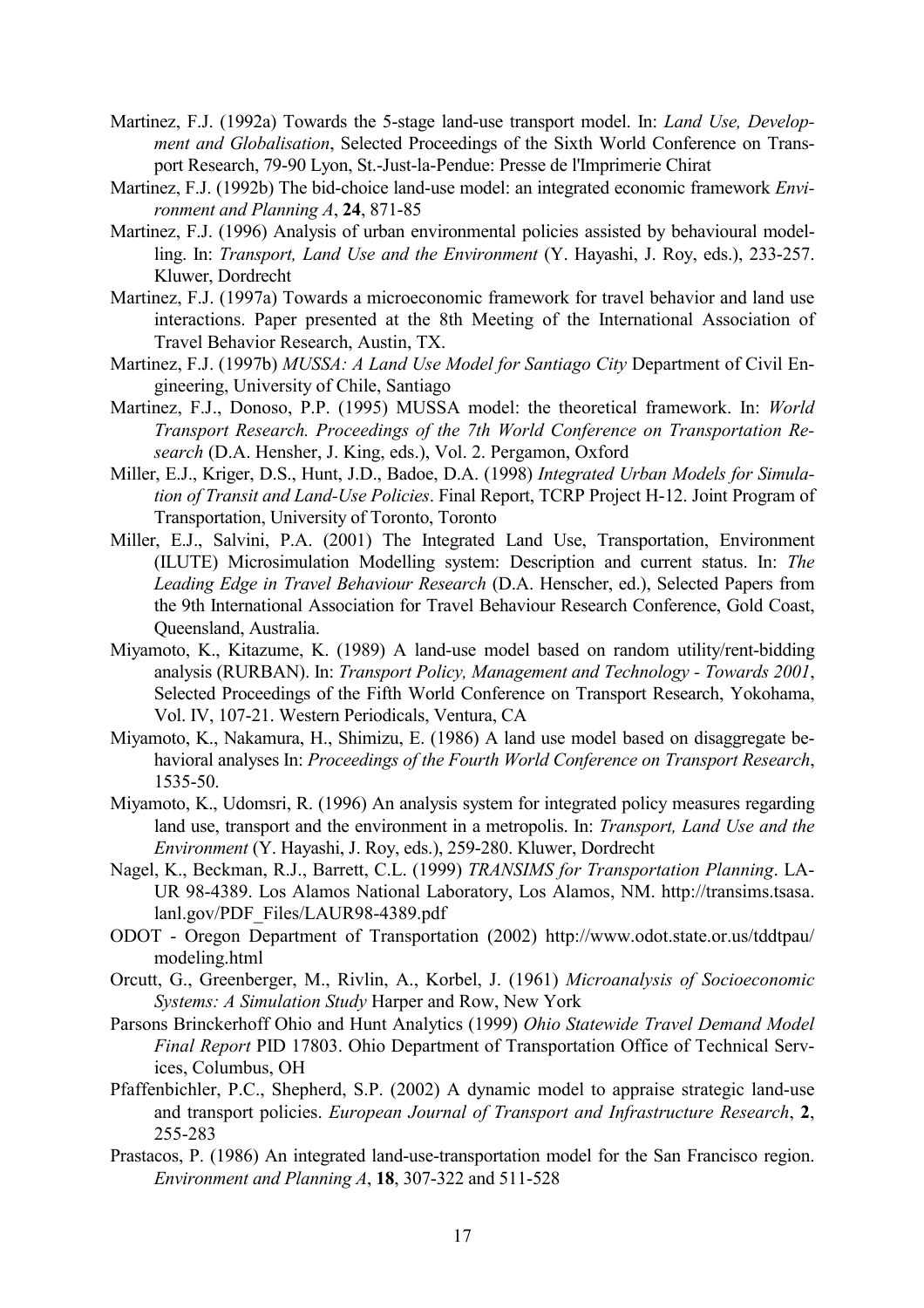Putman, S.H. (1983) *Integrated Urban Models: Policy Analysis of Transportation and Land Use* Pion, London

- Putman, S.H. (1991) *Integrated Urban Models 2. New Research and Applications of Optimization and Dynamics* Pion, London
- Putman, S.H. (1998) Results from implementation of integrated transportation and land use models in metropolitan regions. In: *Network Infrastructure and the Urban Environment: Recent Advances in Land-Use/Transportation Modelling* (L. Lundqvist, L.-G. Mattsson, T.J. Kim, eds.), 268-287. Springer, Berlin/Heidelberg/New York
- Rho, J.H., Kim, T.J. (1989) Solving a three-dimensional urban activity model of land use intensity and transport congestion *Journal of Regional Science*, **29**, 595-613
- Salomon, I., Waddell, P., Wegener, M. (2002) Sustainable life styles? microsimulation of household formation, housing choice and travel behaviour. In: *Social Change and Sustainable Transport* (W.R. Black, P. Nijkamp, eds.), 125-131. Indiana University Press, Bloomington, IN
- Simmonds, D.C., Still, B.G. (1998) DELTA/START: Adding land use analysis to integrated transport models. Paper presented at the 8th World Conference on Transport Research, Antwerpen.
- Simmonds, D.C. (1999) The Design of the DELTA land-use modelling package *Environment and Planning B: Planning and Design*, **26**, 665-684.
- Simmonds D (2001) The objectives and design of a new land-use modelling package: DELTA In: *Regional Science in Business* (G.P. Clarke, M. Madden, eds.), 159-188. Springer, Berlin/Heidelberg
- Southworth, F. (1995) *A Technical Review of Urban Land Use-Transportation Models as Tools for Evaluating Vehicle Travel Reduction Strategies*. ORNL-6881. Oak Ridge National Laboratory, Oak Ridge, TN. http://tmip.fhwa.dot.gov/clearinghouse/docs/landuse/ compendium/ornl\_toc.stm
- Waddell, P. (1998a) An urban simulation model for integrated policy analysis and planning: residential location and housing market components of UrbanSim. Paper presented at the 8th World Conference on Transport Research, Antwerpen.
- Waddell, P. (1998b) UrbanSim Overview: http://urbansim.org.
- Waddell, P. (2002) UrbanSim: Modeling urban development for land use, transportation and environmental planning *Journal of the American Planning Association*, **68**, 297-314
- Waddell, P., Moore, T., Edwards, S. (1998) Exploiting parcel-level GIS for land use modeling. In: *Proceedings of the ASCE Conference on Transportation, Land Use and Air Quality: Making the Connection*. ASCE, Portland, OR
- Webster, F.V., Bly, P.H., Paulley, N.J. (eds.) (1988) *Urban Land-Use and Transport Interaction: Policies and Models*. Report of the International Study Group on Land-Use/- Transport Interaction (ISGLUTI). Avebury, Aldershot
- Webster, F.V., Paulley, N.J. (1990) An international study on land-use and transport interaction *Transport Reviews*, **10**, 287-322
- Wegener, M. (1982a) A multilevel economic-demographic model for the Dortmund region *Sistemi Urbani*, **3**, 371-401
- Wegener, M. (1982b) Modeling urban decline: a multilevel economic-demographic model of the Dortmund region *International Regional Science Review*, **7**, 21-41
- Wegener, M. (1985) The Dortmund housing market model: A Monte Carlo simulation of a regional housing market. In: *Microeconomic Models of Housing Markets* (K. Stahl, ed.), Lecture Notes in Economic and Mathematical Systems 239, 144-191. Springer, Berlin/Heidelberg/New York